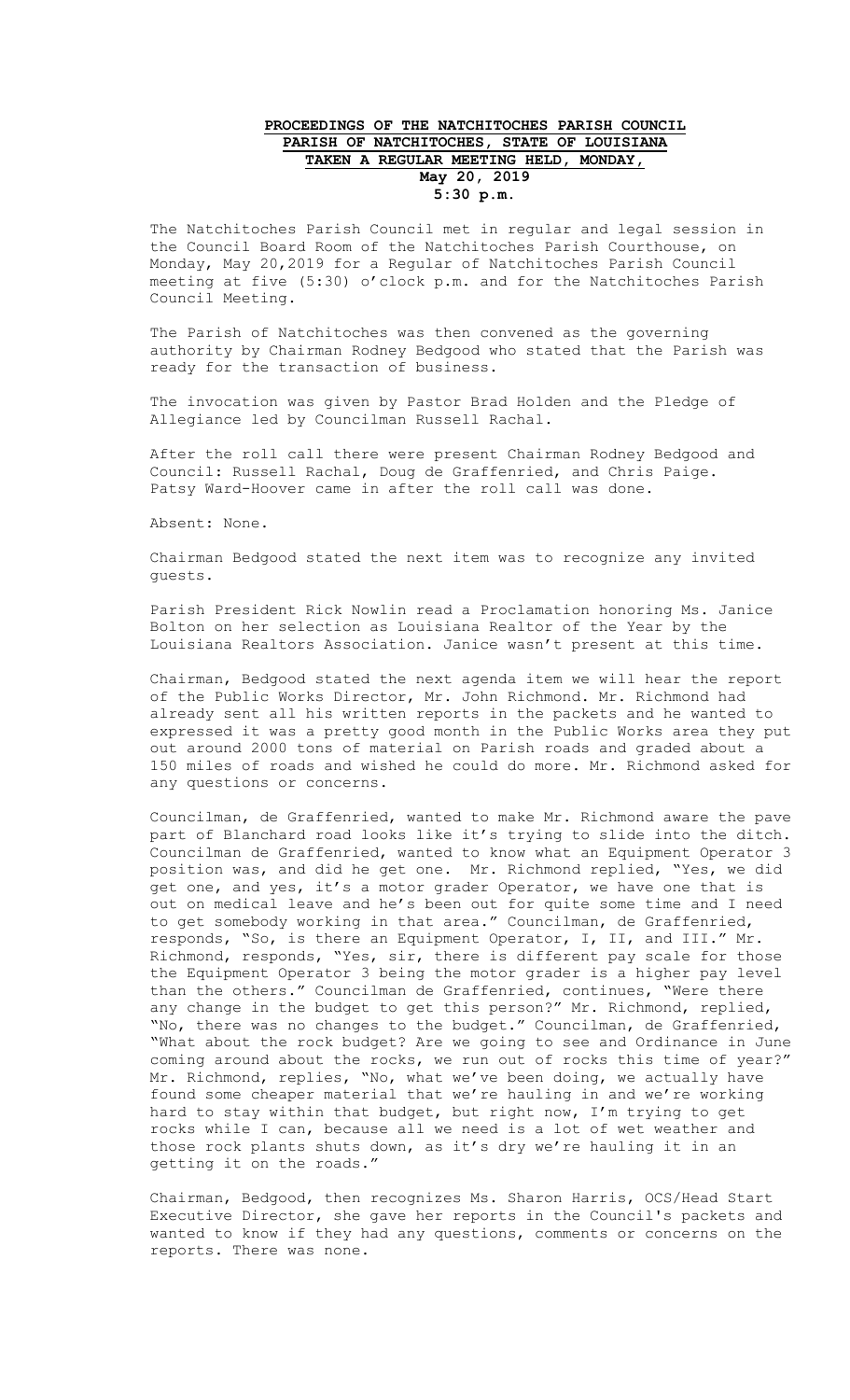Regular Meeting May 20, 2019 **Page 2.** 

Chairman, Bedgood, then recognizes Parish Treasurer Interim Lynda Vance all reports were mailed out to the Council members. Mrs. Vance, begins by saying, "I requested all questions to be sent to Mr. Nowlin, by 9:30 this morning, so I would have enough time to prepare for responses, to my knowledge no questions was submitted."

Councilwoman, Hoover, responds, "I don't have a question, but I do have a concern, it's concerning the General Ledger and I think I spoke to your office earlier and there was some expenditures listed on the General Ledger that needs to be corrected publicly, I think it needed to be, the Police Jury Conference we attended in Lake Charles at the Golden Nugget Hotel, your ledger is actually showing \$835.44, I would like for someone to please correct this publicly, everyone who may get this may think it was \$835.44 and I spoke to Cathy earlier so she could come up so the public would know, that this money was not spent." Mrs. Lynda Vance, responded, "Those credits that show on the report indicates there was refunds due to billing errors from the hotel." Councilwoman, Hoover, "I just wanted that publicly known, because this is sent out in the mail and I just didn't want someone to think that we were spending that kind of money. Also I didn't see the cash, two checks were issued when I went to the conference in Alexandria, one check was given back and another one was given, at the end of the Conference, the hotel was less than what we had anticipated and I gave the cash back and I didn't see the cash here, that I paid back, my question is, How can you have a balance and at that time, Mrs. Vance, said, "I would be more than happy to provide you a corrected copy showing the money was returned was deposited back into the account." Councilwoman, Hoover, continues, "I did return that money to you, just want to reflect that we're talking about transparency and that's all, when my name is behind, because I'm always talking about transparency so when my name is here I just wanted to show it was returned."

Chairman, Bedgood then recognizes Interim Director of Planning and Zoning Mr. David Kees, Jr. Mr. Kees, begins by saying, "I actually got the permit report into your packages this month along with what I want to talk to you about on time this month. In April we had \$18,844.00 totaled in permit fees and ITBS is still serving as our Building Officials \$10,075.00, I also included another chart updating you what we have taken in so far with IBTS and a net gain for the Parish and a comparison of what it would cost to run that department with a single person and I also included in the second sheet of that report total cost of hiring a new director based off the numbers that I have versus Office Operating cost with IBTS, not included the fees taken in by IBTS, that's just our bottom line for operating the office before paying them, IBTS. Then I from 2008 to 2018 I broke down the total amount of permit fees that we took in so you would see the with the total amount of operating cost for the new director."

At this time Chairman Bedgood asked Parish President to present the Proclamation to Ms. Janice Bolton since she had now arrived. This was an honor for Ms. Bolton. Pictures was taken with the President, Council Chairman, Ms. Bolton and then another picture included Ms. Bolton mother.

Chairman, Bedgood then recognizes Parish President.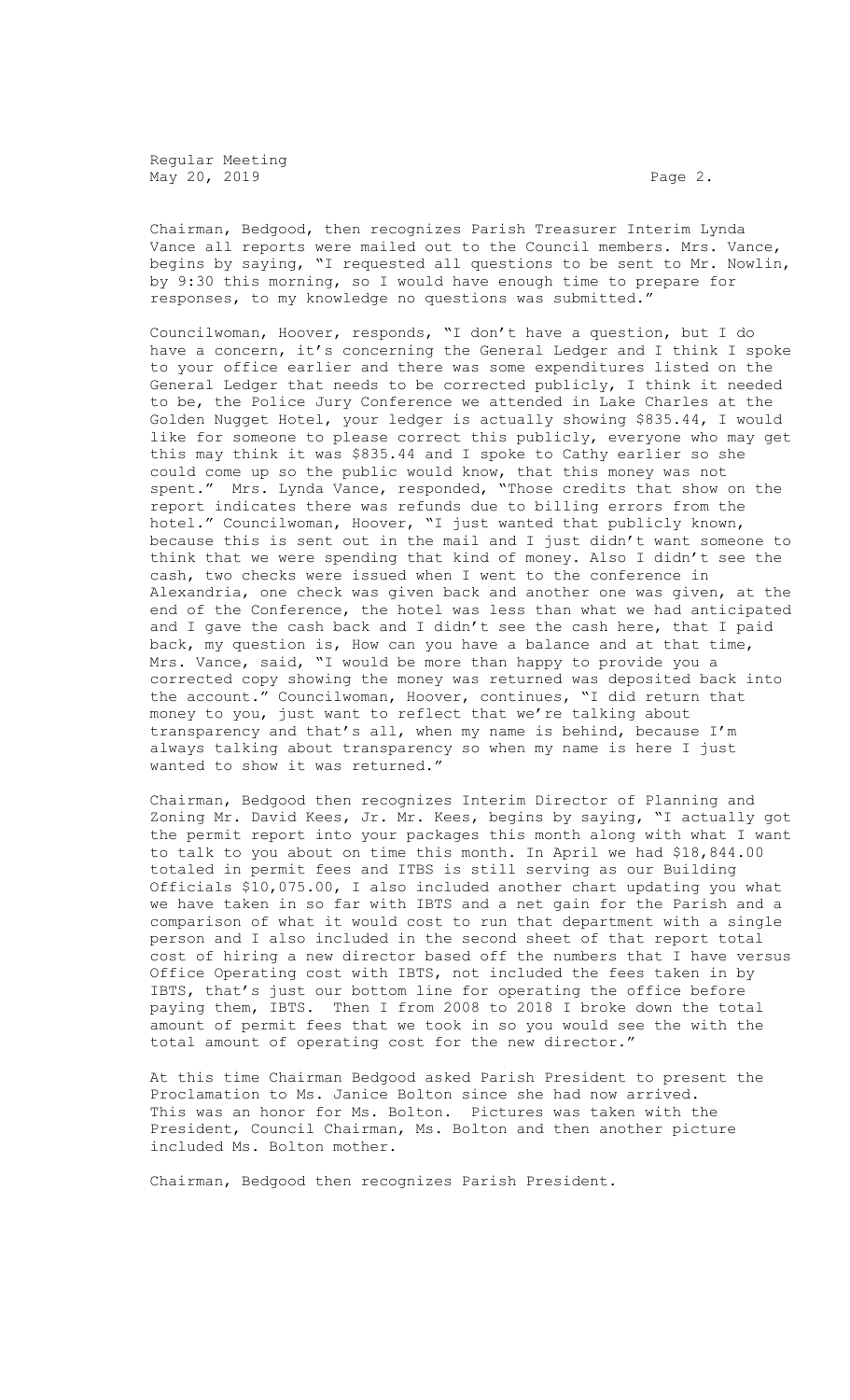Regular Meeting May 20, 2019 **Page 3. Page 3.** 

Parish President stated, begins his report talking about Payne Subdivision.

## CAPITAL PROJECTS:

A. Payne Subdivision Streets, Phase I: The bid tabulation and recommendation for award has been approved by Louisiana Facility Planning and Control. The Notice of Award has been sent to the Contractor and, upon receipt of its performance and payment bonds, will be executed by the Parish. At that time, the Parish will issue the Notice to Proceed.

House Bill 2 of the 2019 legislative session includes an additional \$300,000 for street improvements in Payne Subdivision. If the appropriation remains in the bill as adopted, the Parish will pursue the nest phase of construction.

Cross Keys Construction, LLC was cleared to do the constructions.

Courthouse Security Improvements: House Bill 2 of the 2019 legislative session includes an addition \$350,000 for the project. The Parish administration will offer an amendment to the capital projects budget to reflect the increased cost of the project. If HB 2 is adopted with the \$350,000 in it, the Parish would reduce its share of the project by \$350,000.

Mr. Weinzettle gave a brief snapshot on the designs for the Security Improvement projects. He also supplied copies of the designs. After his summary questions were asked. Parish President begins to give original figures beginning with the starting of \$960,000, which half of it is Capital Outlay. And the Parish had two other projects which was 100 percent paid by the Parish, which was the Inmate Access which is \$150,000 and replacement of the main electrical services which is \$450,000 both of those was \$600,000 combined total. The State agreed that instead of 3 projects being done, it would be best to combine into one big project, which will be \$1,560,000. The final total for the project would be \$2,310,000. The Courtroom number two will be taken care of, with the judge's box, and the holding cells, restrooms for the Male and Female restrooms etc. all will be included in the extra \$750,000 added to the \$1,560,000 which makes the \$2,310,000.

Councilman Rachal, asked, "Who came up with the original plan for what we needed?" Parish President, replied, "We had a small group here at the Courthouse, we really wasn't sure how much it would cost, we did our best estimate on it and we can still do that original plan, but I don't think that what we should do, but when you look at it you probably would agree, since we do have money since we've been saving up in our Building budget for several years now, even if we go with the full blown 2.3 million project, I've time sequence for each project on the books for 3 years and at no time our balance would go under \$800,000, even if a chiller goes out or something goes out, we've still have cash to take care of it." Councilman Rachal, asked, "Will there ever be a time where we, the Council, will be presented with what each step it will cost us and how much the ramp will cost us, let us know what each item cost before we vote on it." Parish President, replies, "Yes. When I talked the Governor's Office, they only could do half and not all of the \$700,000"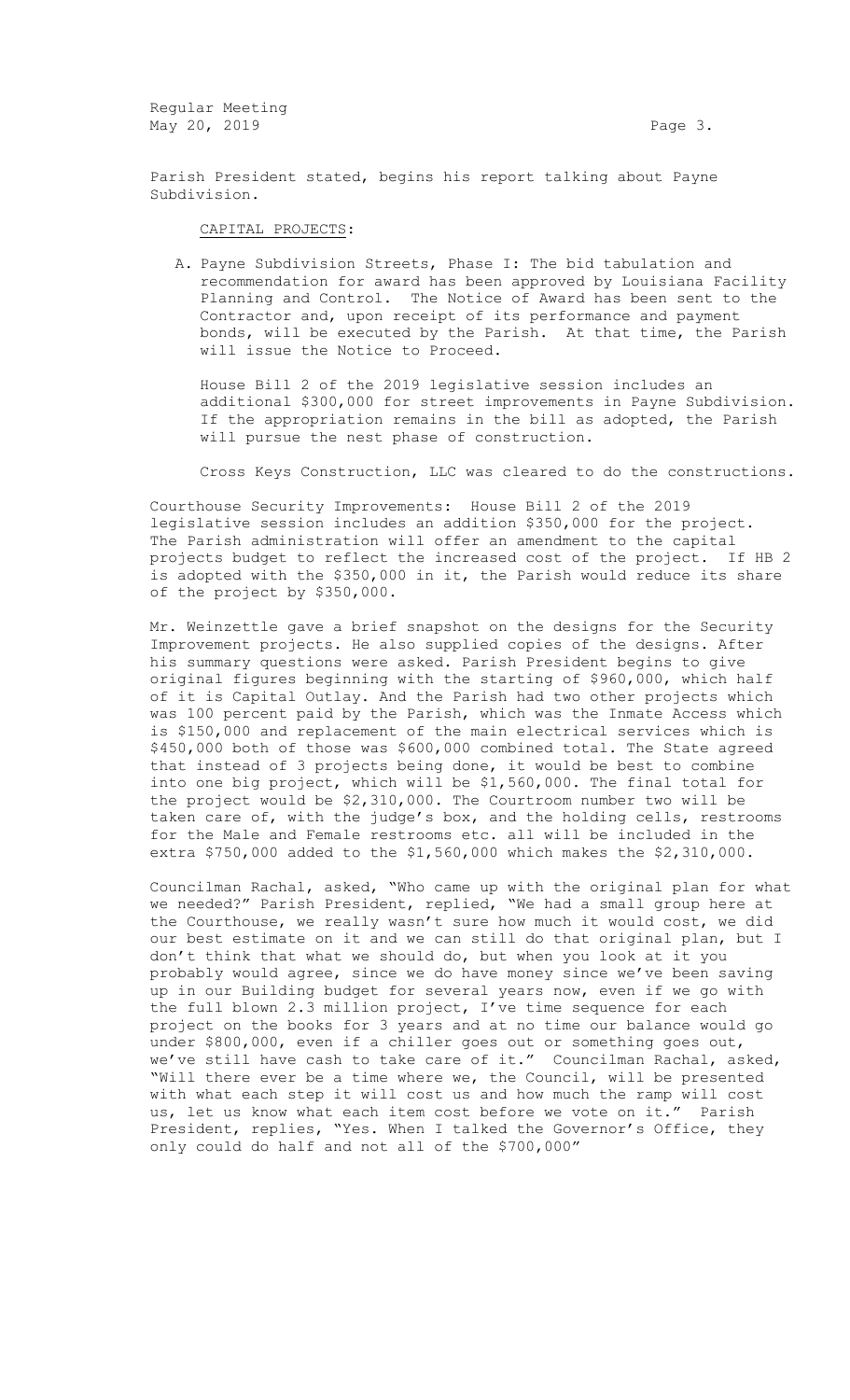Regular Meeting May 20, 2019 **Page 4.** 

Chairman, Bedgood stated the next item to adopt the minutes of the regular meeting of the Natchitoches Parish Council held Monday, March 18, 2019.

On motion by Councilwoman Patsy Hoover, duly seconded by, Councilman Russell Rachal that the Natchitoches Parish Council, in regular and legal session, does hereby adopt the minutes of the regular meeting of the Natchitoches Parish Council held Monday, April 15, 2019.

On a roll call vote, the vote thereon was as follows:

Ayes: Councilwoman Hoover Ayes: Councilman Rachal Ayes: Councilman Paige Ayes: Councilman de Graffenried Ayes: Councilman Bedgood Motion Passed

Chairman Bedgood stated the next item on the agenda Appointments of Boards and Commissions.

Consider adopting a resolution confirming re- appointment/appointments to the following boards/commissions.

Council to consider the re-appointment of Ms. Anita Dubois to the Natchitoches Parish Children and Youth and Planning Board.

On motion by Councilman Russell Rachal, duly seconded by, Councilman Chris Paige that the Natchitoches Parish Council, in regular and legal session, does hereby re-appoint Ms. Anita Dubois to the Natchitoches Parish Children and Youth and Planning Board.

On a roll call vote, the vote thereon was as follows:

| Ayes: | Councilman Rachal         |               |
|-------|---------------------------|---------------|
| Ayes: | Councilman Paige          |               |
| Ayes: | Councilwoman Hoover       |               |
| Ayes: | Councilman de Graffenried |               |
| Ayes: | Councilman Bedgood        | Motion Passed |

Council to consider the re-appointment of Ms. De'Andrea Sanders to the Natchitoches Parish Children and Youth and Planning Board.

On motion by Councilwoman Patsy Hoover, duly seconded by, Councilman Chris Paige that the Natchitoches Parish Council, in regular and legal session, does hereby re-appoint Ms. De'Andrea Sanders to the Natchitoches Parish Children and Youth and Planning Board.

On a roll call vote, the vote thereon was as follows:

|  | Motion Passed                                                                                                   |  |
|--|-----------------------------------------------------------------------------------------------------------------|--|
|  | Councilwoman Hoover<br>Councilman Paige<br>Councilman Rachal<br>Councilman de Graffenried<br>Councilman Bedgood |  |

Chairman Bedgood stated the next item on the agenda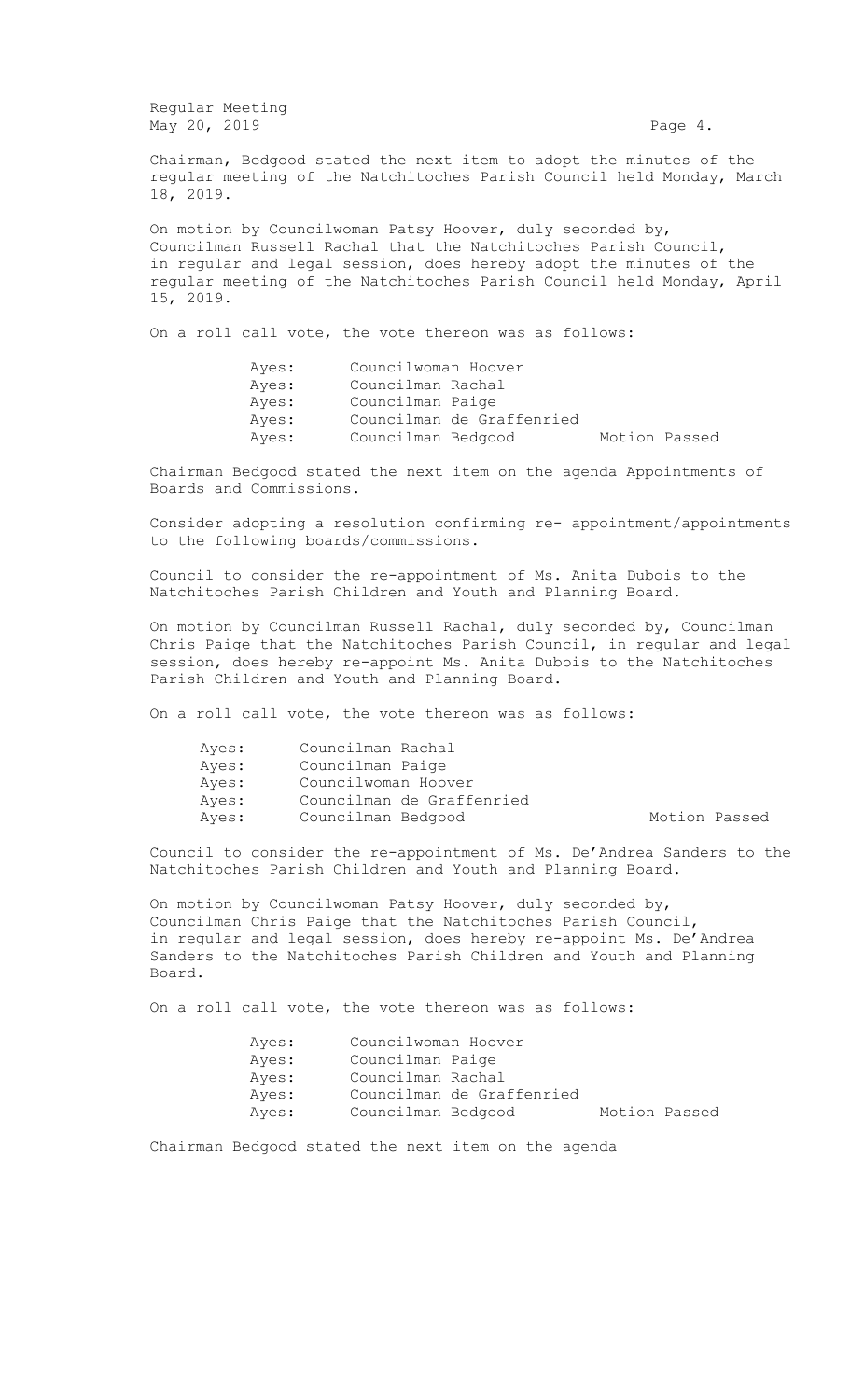Regular Meeting May 20, 2019 **Page 5. Page 5. Page 5. Page 5.** 

First Adoption of proposed Ordinances:

Mr. David Kees, Jr. went over each of the zoning changes with the Council. The Planning and Zoning Commission has already approved each of these four zoning changes and just need Council approval and there will be a Public hearing to the public next month June 17, 2019. The Council approved the Introductions of these four Ordinances.

Council to Introduce Ordinance 004-2019 to effect a zoning change from an R-2 Residential District for multi-family residences to an R-1 Residential District for single family residences on Lots 2 and 5 of Angler's Paradise Park Subdivision situated in Sections 27 and 28, Township 9 North, and Range 6 West along Hampton Road in Natchitoches, as shown on the Survey attached hereto (Municipal Address: Unassigned); and otherwise to provide with respect thereto.

On motion by Councilwoman Patsy Hoover, duly seconded by, Councilman Russell Rachal that the Natchitoches Parish Council, in regular and legal session, does hereby Introduce Ordinance 004-2019 to effect a zoning change from an R-2 Residential District for multifamily residences to an R-1 Residential District for single family residences on Lots 2 and 5 of Angler's Paradise Park Subdivision situated in Sections 27 and 28, Township 9 North, and Range 6 West along Hampton Road in Natchitoches, as shown on the Survey attached hereto (Municipal Address: Unassigned); and otherwise to provide with respect thereto.

On a roll call vote, the vote thereon was as follows:

| Ayes: | Councilwoman Hoover |                           |               |  |
|-------|---------------------|---------------------------|---------------|--|
| Ayes: | Councilman Rachal   |                           |               |  |
| Ayes: | Councilman Paige    |                           |               |  |
| Ayes: |                     | Councilman de Graffenried |               |  |
| Aves: | Councilman Bedgood  |                           | Motion Passed |  |

Council to Introduce Ordinance 005-2019 to effect a zoning change from an I-A Industry-Agriculture District to an B-1 Business District for single family residences on a 23.57 acre parcel situated in Section 41, Township 7 North, Range 7 West along Louisiana Highway 120 in Natchez, as shown on the Survey attached hereto (Municipal Address: Unassigned); and otherwise to provide with respect thereto.

On motion by Councilwoman Patsy Hoover, duly seconded by, Councilman Russell Rachal that the Natchitoches Parish Council, in regular and legal session, does hereby Introduce Ordinance 005-2019 to effect a zoning change from an I-A Industry-Agriculture District to an B-1 Business District for single family residences on a 23.57 acre parcel situated in Section 41, Township 7 North, Range 7 West along Louisiana Highway 120 in Natchez, as shown on the Survey attached hereto (Municipal Address: Unassigned); and otherwise to provide with respect thereto.

On a roll call vote, the vote thereon was as follows:

| Ayes: | Councilwoman Hoover |                           |               |  |
|-------|---------------------|---------------------------|---------------|--|
| Ayes: | Councilman Rachal   |                           |               |  |
| Ayes: | Councilman Paige    |                           |               |  |
| Ayes: |                     | Councilman de Graffenried |               |  |
| Ayes: | Councilman Bedgood  |                           | Motion Passed |  |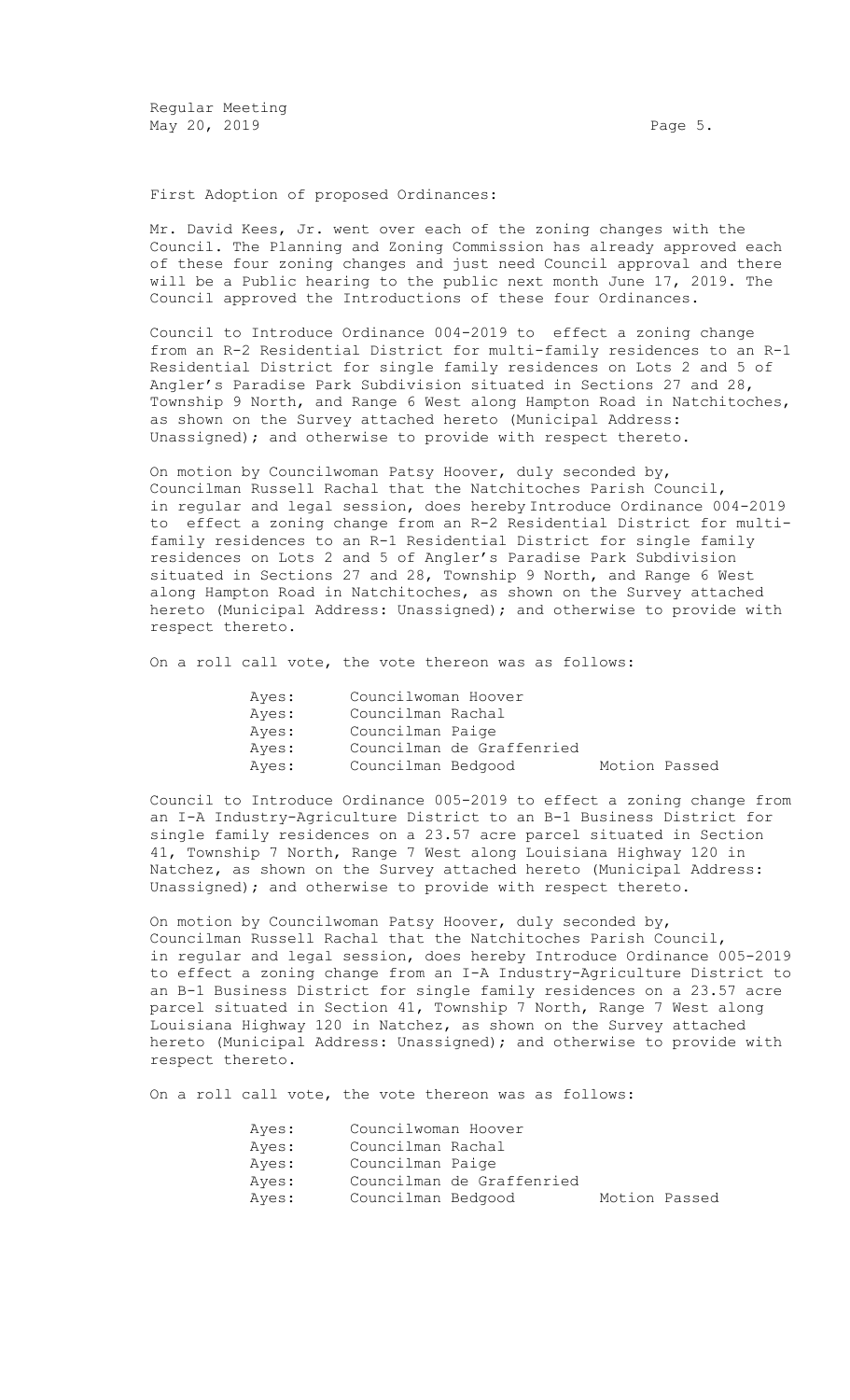Regular Meeting May 20, 2019 **Page 6.** 

Council to Introduce Ordinance 006-2019 to effect a zoning change from an RMH-1 Residence District for single family residences and manufactured homes to an R-3 Residence District for multi-family residences on a 1.87 acre parcel situated in Section 13, Township 9 North, and Range 8 West, as shown on the Survey attached hereto with an address of 761 Highway 504 in Natchitoches; and otherwise to provide with respect thereto.

On motion by Councilwoman Patsy Hoover, duly seconded by, Councilman Russell Rachal that the Natchitoches Parish Council, in regular and legal session, does hereby Introduce Ordinance 006-2019 to effect a zoning change from an RMH-1 Residence District for single family residences and manufactured homes to an R-3 Residence District for multi-family residences on a 1.87 acre parcel situated in Section 13, Township 9 North, and Range 8 West, as shown on the Survey attached hereto with an address of 761 Highway 504 in Natchitoches; and otherwise to provide with respect thereto.

On a roll call vote, the vote thereon was as follows:

| Aves: | Councilwoman Hoover |                           |               |
|-------|---------------------|---------------------------|---------------|
| Aves: | Councilman Rachal   |                           |               |
| Aves: | Councilman Paige    |                           |               |
| Ayes: |                     | Councilman de Graffenried |               |
| Ayes: | Councilman Bedgood  |                           | Motion Passed |

Council to Introduce Ordinance 007-2019 to effect a zoning change from an R-2 Residential District for multi-family residences to an R-1 Residential District for single family residences on Lots A, B, C, and D of Angler's Paradise Park Subdivision situated in Sections 28 and 40, Township 9 North, and Range 6 West along Hampton Road in Natchitoches, as shown on the Survey attached hereto (Municipal Address: Unassigned); and otherwise to provide with respect thereto.

On motion by Councilwoman Patsy Hoover, duly seconded by, Councilman Russell Rachal that the Natchitoches Parish Council, in regular and legal session, does hereby Introduce Ordinance 007-2019 to effect a zoning change from an R-2 Residential District for multifamily residences to an R-1 Residential District for single family residences on Lots A, B, C, and D of Angler's Paradise Park Subdivision situated in Sections 28 and 40, Township 9 North, and Range 6 West along Hampton Road in Natchitoches, as shown on the Survey attached hereto (Municipal Address: Unassigned); and otherwise to provide with respect thereto.

On a roll call vote, the vote thereon was as follows:

| Ayes: | Councilwoman Hoover |                           |               |  |
|-------|---------------------|---------------------------|---------------|--|
| Ayes: | Councilman Rachal   |                           |               |  |
| Ayes: | Councilman Paige    |                           |               |  |
| Aves: |                     | Councilman de Graffenried |               |  |
| Ayes: | Councilman Bedgood  |                           | Motion Passed |  |

Chairman Bedgood stated the next item on the agenda

Council to Introduce Ordinance 008-2019 to adopt Amendment No. 1 to the 2019 Capital Improvements Budget.

On motion by Councilman Russell Rachal, duly seconded by, Councilman Doug de Graffenried that the Natchitoches Parish Council, in regular and legal session, does hereby Introduce Ordinance 008-2019 to adopt Amendment No. 1 to the 2019 Capital Improvements Budget.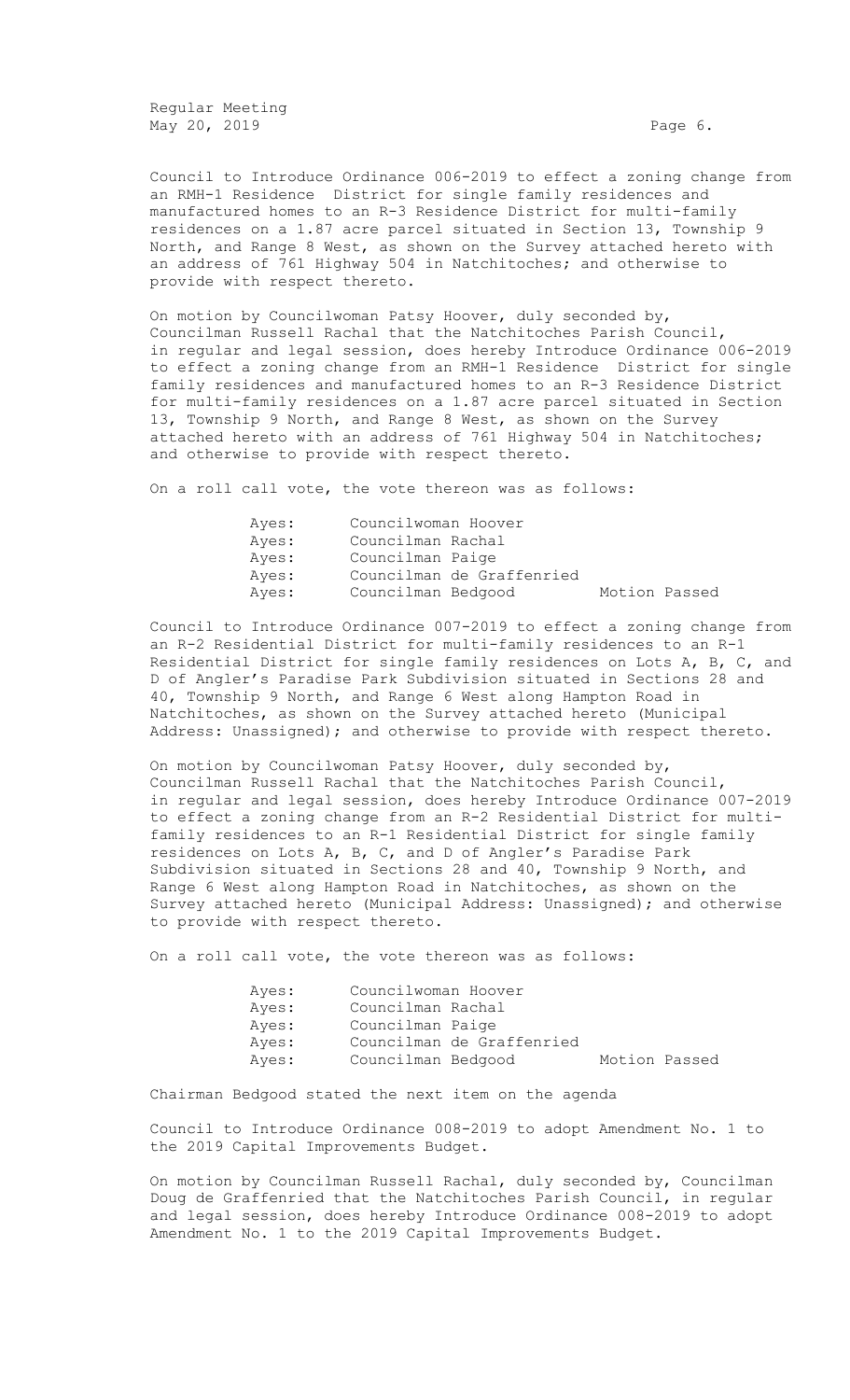Regular Meeting May 20, 2019 **Page 7. Page 7. Page 7. Page 7.** 

On a roll call vote, the vote thereon was as follows:

| Councilman Rachal         |                                           |  |
|---------------------------|-------------------------------------------|--|
| Councilman de Graffenried |                                           |  |
|                           |                                           |  |
| Councilman Paige          |                                           |  |
|                           | Motion Passed                             |  |
|                           | Councilwoman Hoover<br>Councilman Bedgood |  |

Chairman Bedgood stated the next item on the agenda

Council to Introduce Ordinance 009-2019 to consider putting on the ballot to let the People of Natchitoches Parish to decide for the current form of Government or the Police Jury form of Government.

On motion by Councilman Chris Paige, duly seconded by, Councilman Rodney Bedgood that the Natchitoches Parish Council, in regular and legal session, does hereby Introduce Ordinance 009-2019 to consider putting on the ballot to let the People of Natchitoches Parish to decide for the current form of Government or the Police Jury form of Government.

On a roll call vote, the vote thereon was as follows:

| Ayes: | Councilman Paige          |
|-------|---------------------------|
| Ayes: | Councilman Bedgood        |
| Ayes: | Councilwoman Hoover       |
| Nays: | Councilman de Graffenried |
| Nays: | Councilman Rachal         |

Motion Didn't Passed

At this time the discussion was on how many Council vote it takes to get this agenda item Introduced and it takes 4 out of the 5 Councilmen to do this. Councilman, Paige, replied, "You guys tell Channel 3 news about this, this is the reason why they're here this is the type of thing we had to put it on here two times, because last month it wasn't in the correct place and tonight we put it in a couple of places and if that's they're vote, then that's the vote, but we need to let the people know how we voted and they people would not have the opportunity to vote on it because of these two individuals." Councilwoman, Hoover, responded, "I voted yes, because the people should be able to decide which form of Government they want and I'll allow them the chance, we asked them to vote for taxes and we give them the opportunity to vote, the people of my District asked me to allow them to make that decision, and that's why I voted, yes."

Ms. Carolyn Roy asked, "Did it fail or what?" Chairman, Bedgood replied, "It takes 4 votes and it was only had 3."

Chairman Bedgood stated the next item on the agenda

Public Hearings: None

Action on Proposed Ordinances: None

Chairman Bedgood stated the next item on the agenda

Resolutions: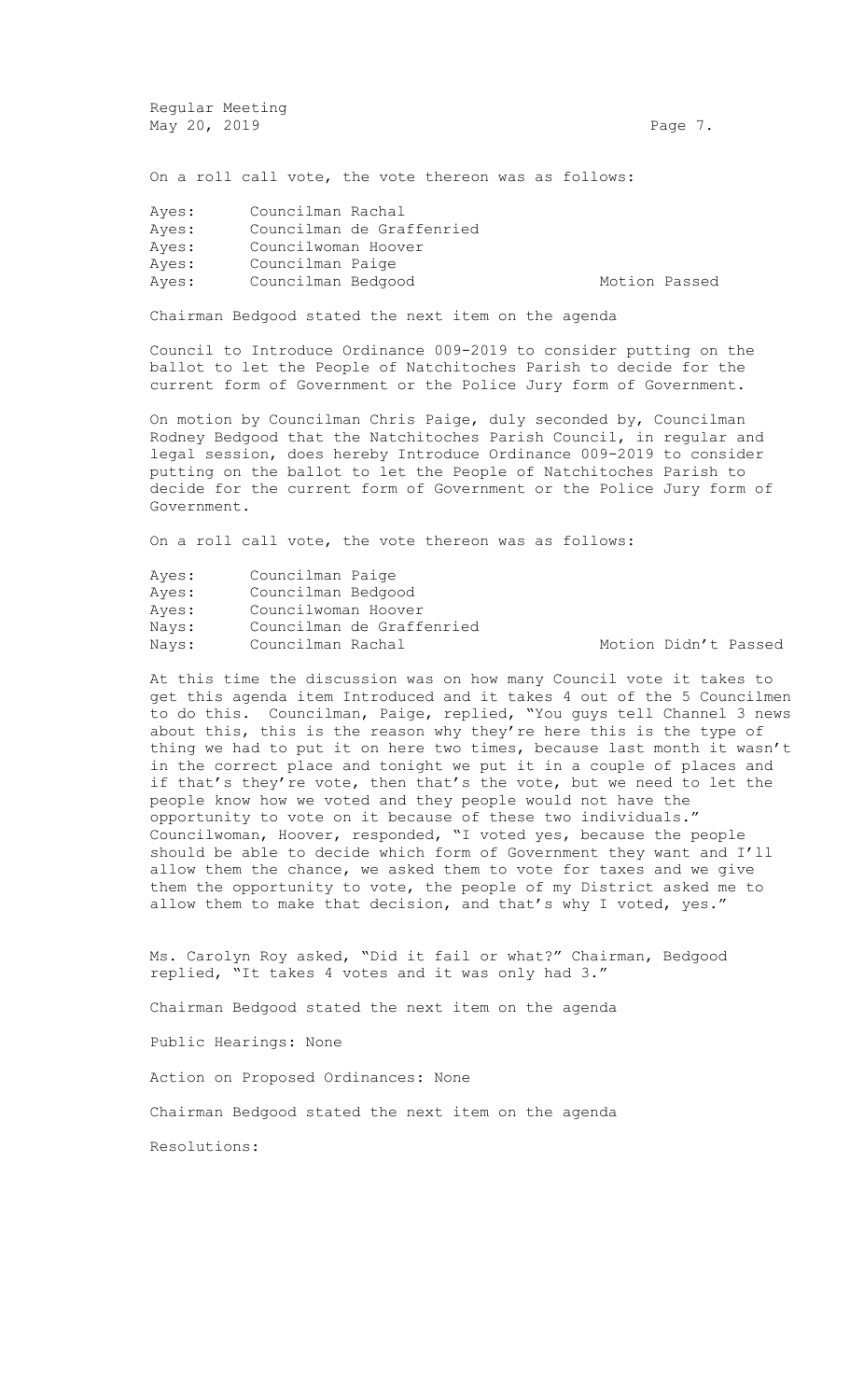Regular Meeting May 20, 2019 **Page 8.** 

Council to consider Resolution 011-2019 to declare the Solid Waste Transfer Station as "surplus property" and further, to authorize the advertising for proposals to lease and operate the Solid Waste Transfer Station.

Mr. John Richmond, begins, "Certainly I'm a legal profession on this, I understand it from dealing with legal Counsel first we must declare it a surplus property and once we do that we're basically saying it's property we're not currently using or don't currently intend to use and we can lease that property out to generate some revenue back into the Parish."

Councilman Paige, replies, "So in turn, so when you're in the Solid Waste Business tax that you collect from taxpayers and if you ever plan or intend to go back into business yourself, wouldn't you need this Transfer Station?" Mr. Richmond, responded, "We would need it, but the lease will require exist clauses in it and it does has exist clauses on both sides whoever the successful contractor is and for the Parish."

Councilman Rachal, had a question, "Right now we're talking about the compactor station out at the landfill, right?" Mr. Richmond, replied, "Yes, Sir." Councilman Rachal, continues, "Let see if we passed this Resolution and declared it surplus and whoever leases it, it becomes their property for the term of the lease, correct?" At this time Assistant District Attorney Shantel Wemprem, replies, "No, sir it would not, the property belongs to the Parish Government, they can lease the property, but it's natural lease is not a sale by any means, and for the upgrades if they do upgrades, it comes property of the Parish also, we're not giving anything away." Chairman Bedgood, came into to say, "If it's surplus property you can get rid of it, if you dedicated as surplus property that mean you can sell that for anything you want to sell it for." Ms. Wemprem, "Or you can lease it." Chairman, Bedgood continues, "I still say, this is just my opinion everybody has their own and I have mine. I still think we can go back into business ourselves; we can save around a half a million dollars or so and put that towards roads. I still think we can do that, I know it cost money to get into it, everybody says, we can't, we did it before, at one time the Jury had 133 bin sites they picked up and now we have 33, I'm just throwing something out. I'm not saying we are going to that, and I never have run the figures to see, but I believe we can save money if we did it ourselves, but if we get rid of all this then that surplus, when you say surplus, that means you're getting rid of it and you don't have it anymore." Mr. Richmond, replied, "Only if you vote to do it." Parish President, "Only if you vote later to do it, declaring it surplus doesn't grant anyone the rights to get rid of the property, that's a separate action that has to be taken by the Parish Council. It must be declared surplus before you can get rid of it, or you can lease it. Anyone of those will require a separate action of the Council."

Councilman, Rachal, explains, "If you declare it surplus that means a private corporation or entity would come in an apply for the lease and then after that the long haul would be another company, what would the people do to dump their trash out there now, is there any legality to where whoever leasing it to can't start charging parish resident to dump their trash out there." Mr. Richmond, commented to say, "What we will do and provisions that we have made is to handle that in bins out at the sites? Councilman, Rachal, responded, "Why wasn't it handle in the RFP with at least one member of the Council when you'll was planning all this behind our backs." Mr. Richmond, "I don't believe anybody planned anything behind anyone's back?" Councilman, Rachal, replied, "I was told it was none of my business of what had went on." Mr. Richmond, "Certainly not from me." Councilman, Rachal, "I'm not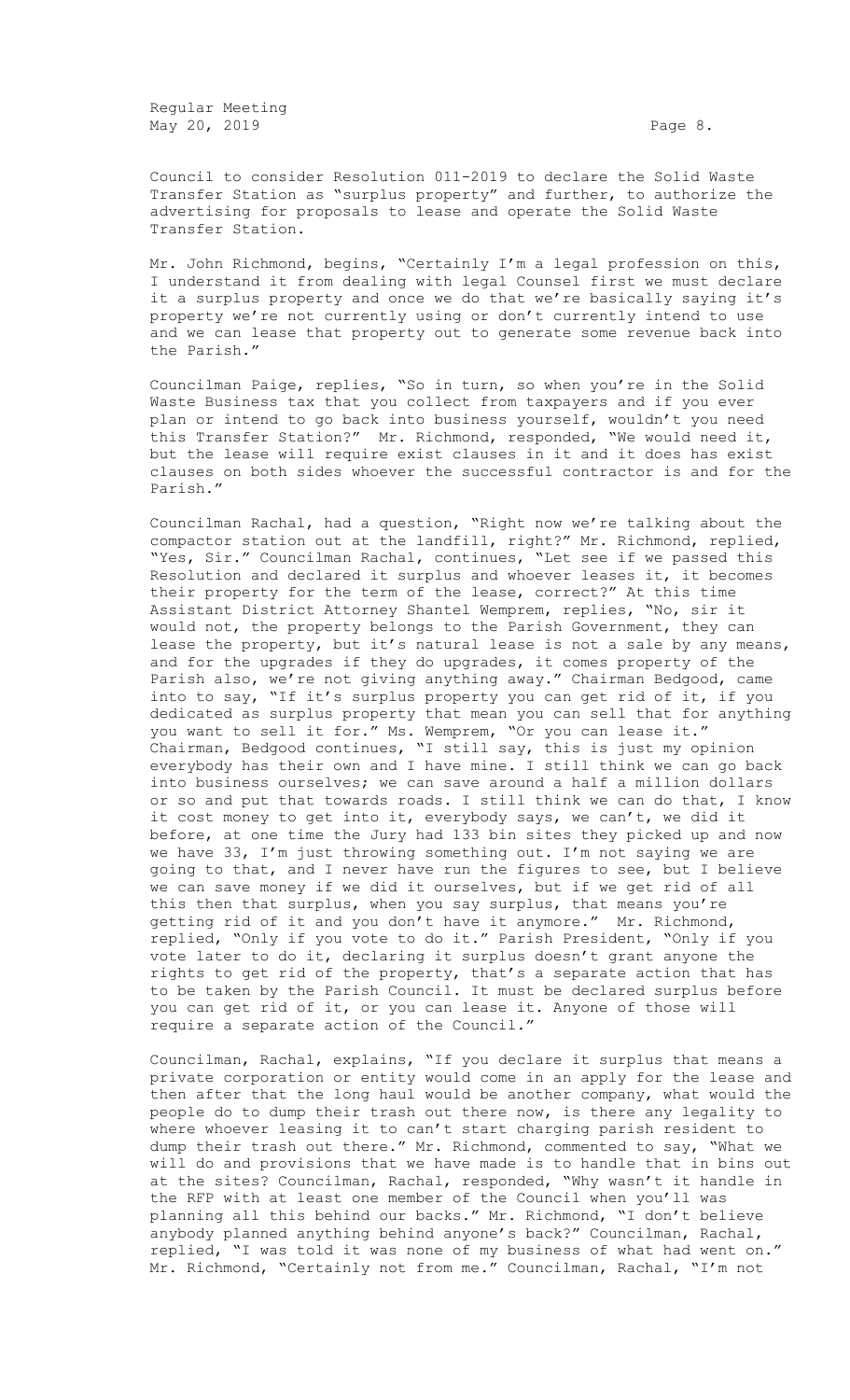Regular Meeting May 20, 2019 **Page 9. Page 9. Page 9. Page 9.** 

calling any names, I'm just telling you, we had no planning in this and we're asked to do something tonight, we had no planning in this and hadn't been presented with any of this, I have a problem with this."

Councilwoman, Hoover, begins to speak, by saying, "I have a concern about this, I need to ask Attorney Shantel we have an Attorney here for the Council, Were you speaking from a citizen point when you spoke, because we have an Attorney?" Ms. Wemprem, responded, "Ms. Hoover, me and Mr. Mansour are assigned our duties by the District Attorney and one of my duties continues to be the Solid Waste Project, program, contract and lease so I speak on behalf of the Parish as an employee of the District Attorney Office, I also work with the Planning Commission on a regular basis, I'm not sure you're aware of all my duties." Councilwoman, Hoover, responds, "And I'm not sure you're aware that we are the Governing Body of this Parish, and Ms. Wemprem, replied, "I'm well aware." And Councilwoman, Hoover, continues, "When something happens and if an Attorney needs to come in certainly, we need to know when another Attorney is coming in, we have our Attorney that is here to speak for us and we should have been notified another Attorney was coming in, so….At that time Ms. Wemprem, replied, "That's beyond my responsibility, but I'll pass that along to Mr. Harrington." Councilwoman, Hoover, "Yes, Please, you can tell him that, I think it's disrespectful to this Council without informing us of things that are going on before they happen."

Councilman, Paige, asked to speak, "I'm not going to be in favor of getting rid of all that, the transfer station, I'm not going to be for another Parish, I see they didn't bid this time, which was stupid for the DeSoto Parish to take on trash in Natchitoches parish, that's the dumbest thing I've heard in a long time, but anyway just to tell you we have a long agenda item……he cut it off and said, "All Mr. Nowlin, you can do all of that, but they were on the Agenda to vote on and somehow it just went away, now I don't want to go there. Let me tell you something we have a long agenda of items I'm not in favor of this let's vote, however…. I don't see why we're here beating it up."

Parish President, replied, "Mr. Chairman, there is at least one company, a local company that uses this Transfer Station and depends on it to service clients other than the clients of Natchitoches. If we don't declare this surplus it's going to prevent us from allowing him to use it, and it's going to hurt that company, and it may hurt other people interested in it. That is the last thing we want to do is to hurt a local business, if we have a facility that we have no current use for or any intended use or current use for, then we can actually generate some revenue by leasing it to another company or should consider that. I'm also will be opposed to disposing of the Transfer Station through a sale, I agree with Mr. Paige there, I'm not going to comment on the DeSoto Parish, it took care of itself. I think it's an interest of providing an opportunity from this other company to continue to use that Transfer Station with additional interest in getting additional revenue for our Parish, I think we should be declaring this a surplus facility and proceed with advertisements so we can let this other company offer us a price for it, on a lease basis." Councilman Paige, "We're talking about taxpayers' money and we're talking about the other company and all that, we need to know who, when, what, and where." Councilman, Rachal, asked, "What was the last comment you made about the Parish getting money, what you said?"

Parish President, responds by saying, "Yes, we're not going to let somebody uses the station at no charge." Councilman, Rachal, said, "It's happening now at this time Parish President was about to speak, and Councilman, Rachal stopped and said, No, you went there." Parish President, continues, by saying, "We receives a rebate every month on our Solid Waste according to the amount of trash runs through the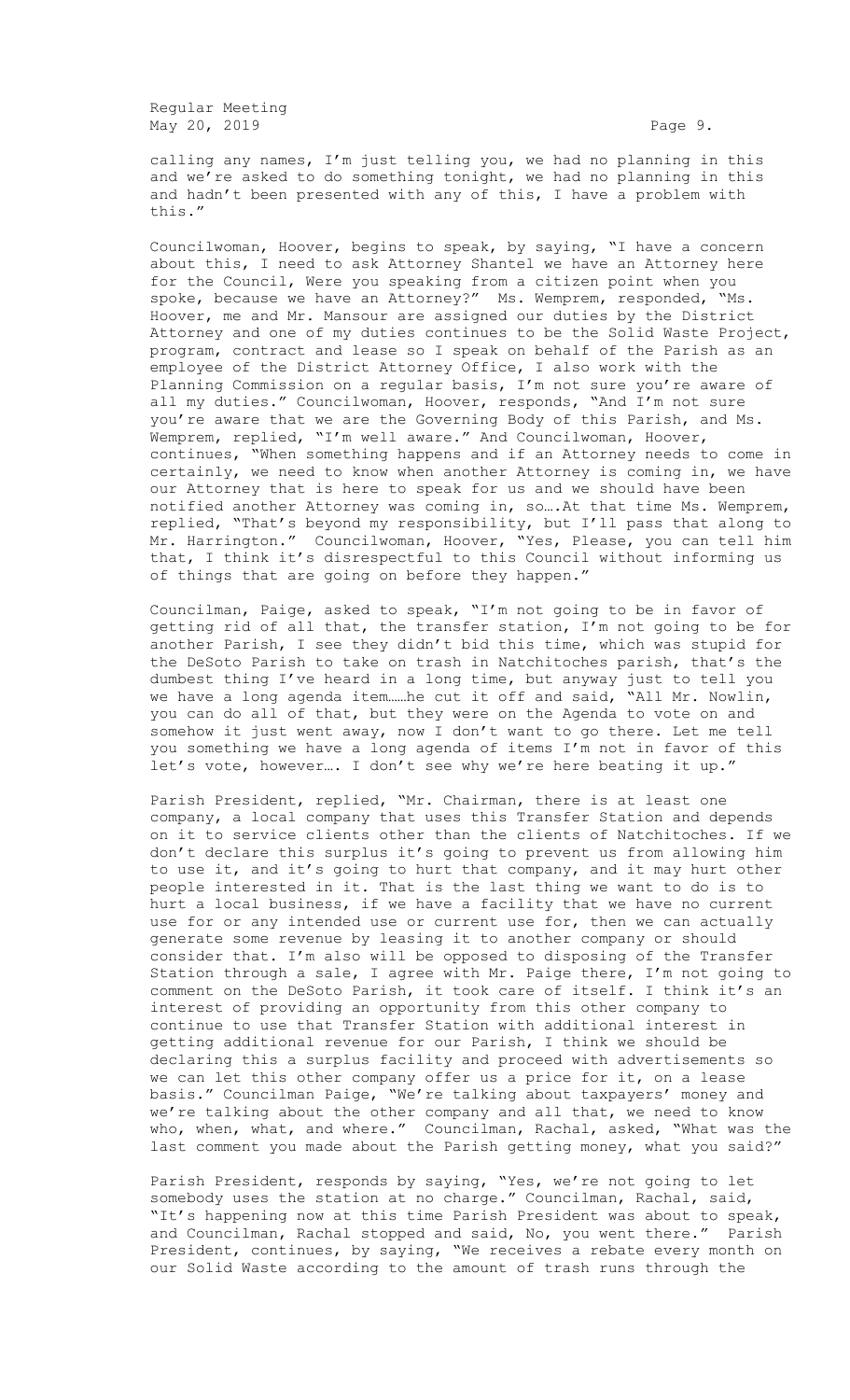Regular Meeting May 20, 2019 **Page 10.** Page 10.

compactor, that's generated from the parish of Natchitoches." Councilman Rachal, replies, "Okay, the city of Natchitoches is picked up in the City, I pay \$38.00 dollars amount on my electric bill, right now for picking up trash, okay, Winn Parish dumps trash out there, How much out of \$38.00 that I'm paying is the Parish receiving?" Parish President, reply was, "I'm glad you pointed that out. That's part of the problem, we have entities other than the Parish is getting benefits of that Transfer Station and the Parish is not getting money for that." Councilman, Rachal, "We receive the benefit of only from the Parish generated outside the City and what we're saying let's lease it out and lease will include all the Trash coming into the Transfer Station, not just Natchitoches." Councilman, Rachal, questioned, "Why haven't we started to collect all of this money we're leaving on the table from these other entities dumping out there, we wouldn't need to ask for tax every time we meet." Parish President, states, "This is something that was just discovered actually by Ms. Wemprem and a few others, recently of what actually was going on." Councilman, Rachal, responded, "No, I brought this up six months ago." Parish President replied, "So, did she, I'm not going to argue who brought it up, the point is we an opportunity to assist a company and an opportunity to increase our revenue, when we declare it surplus and enter into a lease."

Councilman, Rachal, asked, "Didn't someone offered if we would have given them a long-term agreement/contract not lease they would pay for to fix this Compactor Station, if we left it on the table?" Parish President responds, "That was back in December?" Councilman Rachal, asked, "Is it on the table again, have we asked them?" Parish President replied, "I haven't heard anything lately on that." Councilman Rachal, continues, "Can I ask to maybe have them to do that?" Mr. James "Buggs" Veuleman, replied, "It's still on the table." During this time there was many speaking at the same time and was talking about what type of tax papers money was used. Chairman, thought it was District 40, but District 40 is only used for roads only, but it was sales and property tax which bought the Transfer Station, it is Tax money, they Chairman, wanted to know if it was legal or not to do this, and it was a discussion from Asst. DA Chantel Wemprem concerning this process and what would be taken place under this lease and what the contractor would have to invest amongst other things and when it's a surplus and if anything should change and if the Parish decides to become their own Solid Waste Contractor at the end of the Lease the Parish still owns the property. Ms. Wemprem also went into the new agreement would allow money to be paid on a monthly basis and this would generate income of revenue for the Parish instead of the old way which is costing the Parish money.

Councilman de Graffenried, wanted to ask a question from the two Attorneys, "By approving this we're starting a process where you have to come back to us with contracts and other things……. Ms. Wemprem was saying, "That's correct…during this time, and Councilman, de Graffenried, continues, "but until we do this that type of process or bids or inquiry can not happen right?" Ms. Chantel Wemprem, response, "It's a prerequisite to allow the Parish to make an educated decision from any entity outside of the Parish Government that wants to come in there to lease it, as Mr. Nowlin, mentioned there is some private companies that's interested, but this will come back to the Parish for final approval." Councilman Rachal wanted to know how long the lease would be for. Ms. Wemprem, "I don't know exactly the initial term, but I think it's about three years." During this time, Mr. John Richmond, stated, "It's four years with the opportunity for extensions as long as it was agreed upon by both parties, it can take it to a maximum of ten years, but I think the initial lease is four years." Ms. Wemprem, stated, "Also it requires a capital investment to extend it, it would not totally have your property devalued and left to you in that condition."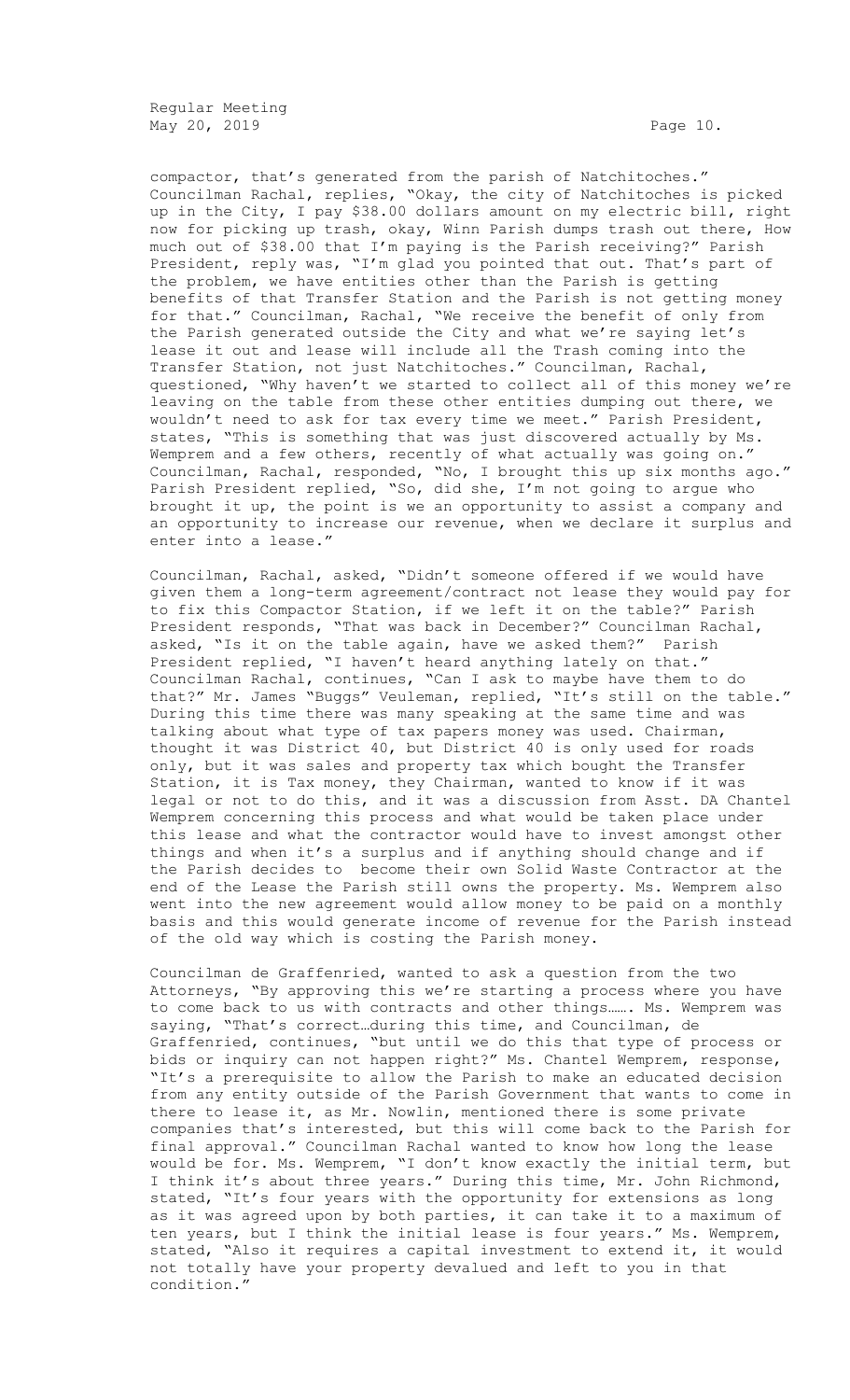Regular Meeting May 20, 2019 **Page 11.** 

Councilman, Rachal, begins again, by saying, "Now, one guy, Mr. Veuleman, has already spoken of, I can asked this question, since you said, "It was still on the table" just say you have a three or four year contract with options on both sides to continue with all of that could you get your money back in three years?" Mr. Veuleman, replied, "No." Councilman, Rachal continues, "So you could be upside down if we don't agree for you to use? Mr. Veuleman, replied, "Yes, Sir." Ms. Wemprem, responded, "This is where the capital investment comes in, they're be looking for some insurance if they're going to invest \$300,000 that they would get a good lock out of that lease, before they would make that approval, both sides would come to the table and then back to the Council again, I'm sure to be decided on this is not a bait and switch it's going to be spelled out very clearly."

There was more discussion and arguing on this but relatively to all the discussion The Council wants to be involved on the meeting concerning the Solid Waste Disposal lease or contracts. Three Councilmen can't meet but at least two can be in on the meetings/or discussion on this matter. Councilman, Rachal, stated, "The Council has very little to say in this administration." Councilman Paige, that's why we need the Police Jury……. Councilman, Rachal, "No, we're not going there, no we're not going there." So, after all this discussion the following was action was taken.

On motion by Councilman Russell Rachal, duly seconded by, Councilman Chris Paige that the Natchitoches Parish Council, in regular and legal session, does hereby declare the Solid Waste Transfer Station as "surplus property" and further, to authorize the advertising for proposals to lease and operate the Solid Waste Transfer Station.

On a roll call vote, the vote thereon was as follows:

| Ayes: | Councilman de Graffenried |
|-------|---------------------------|
| Ayes: | Councilman Paige          |
| Ayes: | Councilwoman Hoover       |
| Nays: | Councilman Rachal         |
| Ayes: | Councilman Bedgood        |

Motion Passed

Chairman Bedgood stated the next item on the agenda

Council to consider approving the request for proposals and Lease Agreement for the lease of the Solid Waste Transfer Station to another entity and authorize issuance of the RFP.

Councilman de Graffenried, wanted to know if there everything is going on is their anyway, they could foster with Council and let our Garbage guiros from the Council be part of the discussion.

On motion by Councilwoman Patsy Hoover, duly seconded by, Councilman Chris Paige that the Natchitoches Parish Council, in regular and legal session, does hereby approving the request for proposals and Lease Agreement for the lease of the Solid Waste Transfer Station to another entity and authorize issuance of the RFP.

On a roll call vote, the vote thereon was as follows:

- Ayes: Councilman Paige
- Ayes: Councilman de Graffenried
- Ayes: Councilman Rachal
- Ayes: Councilman Bedgood Motion Passed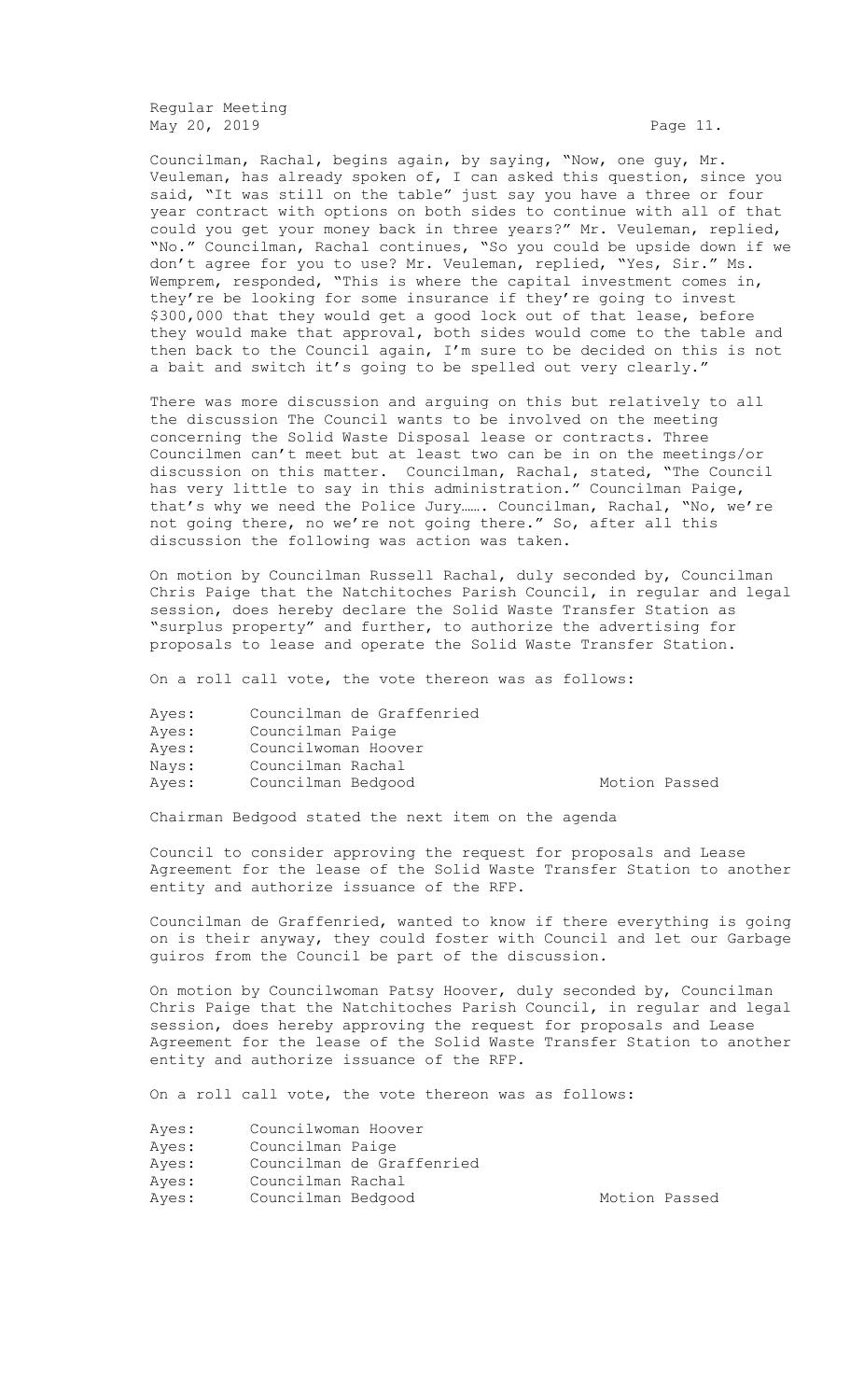Regular Meeting May 20, 2019 **Page 12. Page 12. Page 12. Page 12.** 

Chairman Bedgood stated the next item on the agenda

Council to consider the awarding of a contract for the collection and disposal of solid waste in the Parish

During this time, everyone wanted to know who the lowest bidder and the lowest bidder was Waste Connections. Waste Connections, \$930,000 thousands, and Acadian Waste Services were \$1,286,024

The recommendation was for Waste Connections, Bradley McDonald, representatives from Acadiana Waste Services was there to introduce themselves and to let the Council know about them and their company and what their company is offering. After the presentation the following actions were taken. Mr. James "Buggs" Veuleman wanted to express they have new trucks and are swapping out the bins and with the Transfer Station he hopes everyone can work that out and he don't mind leasing or being a partner and things can be worked out.

On motion by Councilman Russell Rachal, duly seconded by, Councilwoman Patsy Hoover that the Natchitoches Parish Council, in regular and legal session, does hereby award the contract to Waste Connections as the lowest bidder.

On a roll call vote, the vote thereon was as follows:

| Ayes: | Councilman Rachal   |                           |               |  |
|-------|---------------------|---------------------------|---------------|--|
| Ayes: | Councilwoman Hoover |                           |               |  |
| Ayes: | Councilman Paige    |                           |               |  |
| Aves: |                     | Councilman de Graffenried |               |  |
| Ayes: | Councilman Bedgood  |                           | Motion Passed |  |

Chairman Bedgood stated the next item on the agenda

Council to consider adopting a Resolution of the library's capital expenditure for the addition of a meeting room at the Northeast Branch of the Natchitoches Parish Library.

Ms. Jessica came to explain that when this branch at Campti, the Northeast branch was built they did not include a meeting room. Since the library was opened in 2016, they have seen an average about 900 patrons each month at the Library, the Library, is just not books on the shelf, they educational and entertaining programs for all ages 2018 the Library provided 44 programs for all ages and 900 participates. The problem is the Library is small and you don't have room for more than 10 people for the programs. The Summer reading program must be held in the church down the streets, The City of Refruge Church. There were questions about the cost of the Library from the beginning and they have about 2 million in their budget, and they have been saving for years to build another Library in the Hagewood area, it might not be in Hagewood but in the surrounding area.

On motion by Councilman Chris Paige, duly seconded by, Councilwoman Patsy Hoover that the Natchitoches Parish Council, in regular and legal session, does hereby adopt a Resolution of the library's capital expenditure for the addition of a meeting room at the Northeast Branch of the Natchitoches Parish Library.

On a roll call vote, the vote thereon was as follows:

| Ayes: | Councilman Paige          |
|-------|---------------------------|
| Ayes: | Councilwoman Hoover       |
| Ayes: | Councilman de Graffenried |
| Ayes: | Councilman Rachal         |
| Ayes: | Councilman Bedgood        |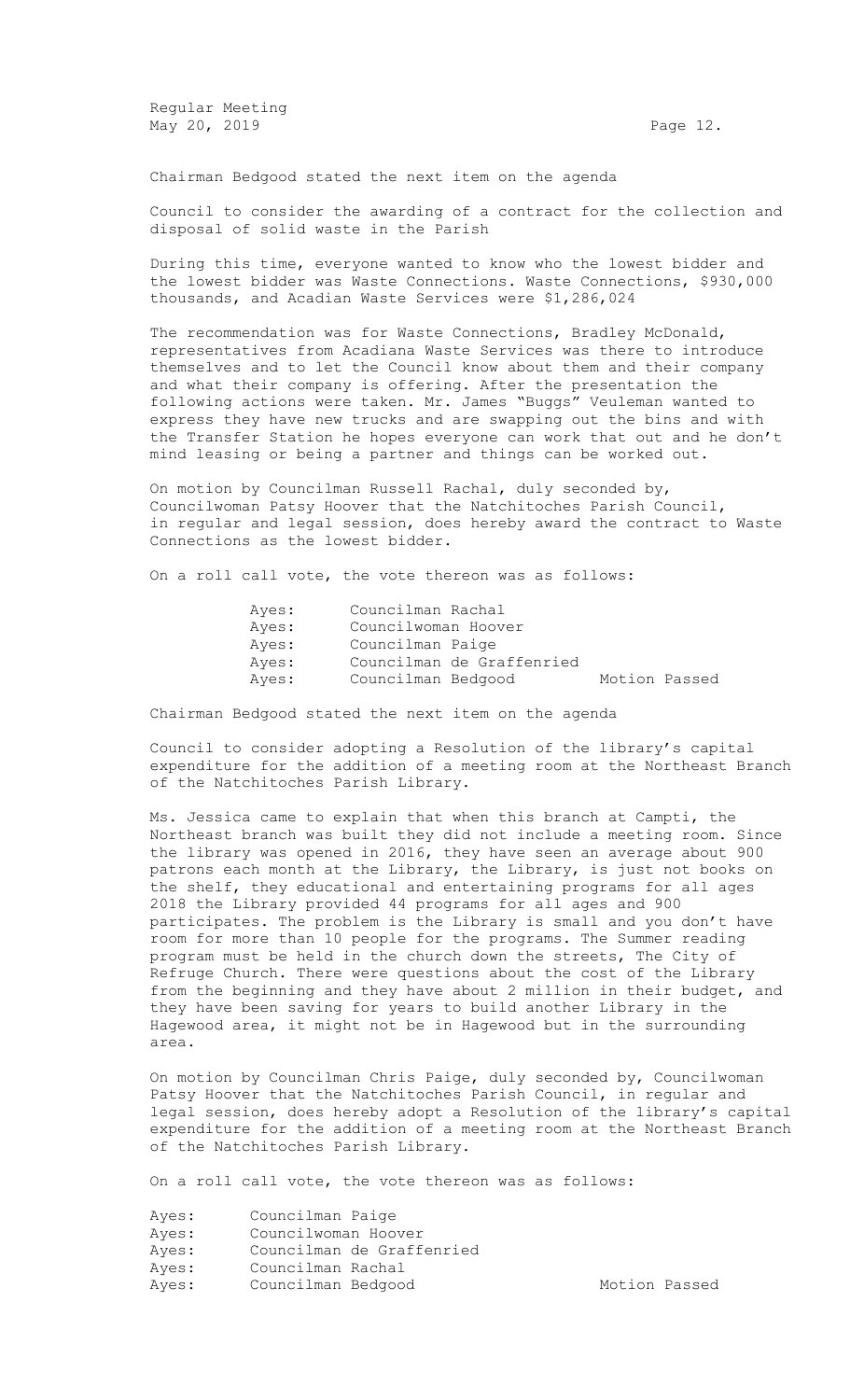Regular Meeting May 20, 2019 **Page 13.** 

Chairman Bedgood stated the next item on the agenda

Council to consider a Resolution approving The Restoration Tax Abatement Program Application of Dunahoe Law Firm, L.L.C. and authorizing the Natchitoches Parish President to sign and execute any instrument necessary to convey the approval of the Parish Council to the Department of Economic Development, State of Louisiana.

Mr. Edwin Dunahoe came to discuss this agenda item. This is a program through the Louisiana Economic Development Program that gives an Abatement for improvement in Historical Districts. They are doing a project in Natchitoches and it will increase the tax base in Natchitoches Parish and City. They would continue to pay what there paying in taxes now for the next five years and then come back to the Council to extend for another five years. They will be hiring another lawyer and helper.

On motion by Councilman Chris Paige, duly seconded by, Councilman Russell Rachal that the Natchitoches Parish Council, in regular and legal session, does hereby approves a Resolution approving The Restoration Tax Abatement Program Application of Dunahoe Law Firm, L.L.C. and authorizing the Natchitoches Parish President to sign and execute any instrument necessary to convey the approval of the Parish Council to the Department of Economic Development, State of Louisiana. On a roll call vote, the vote thereon was as follows:

| Ayes: | Councilman Paige          |
|-------|---------------------------|
| Ayes: | Councilman Rachal         |
| Ayes: | Councilwoman Hoover       |
| Ayes: | Councilman de Graffenried |
| Ayes: | Councilman Bedgood        |

Motion Passed

Chairman Bedgood stated the next item on the agenda

Council to consider approval of the proposed engagement letter from Thomas, Cunningham, Broadway and Todtenbier for services in connection with the audit of the Parish's control and compliance areas identified in the Louisiana Legislative Auditor's Statewide Agreed-Upon Procedures for the fiscal year ended December 31, 2018.

Councilwoman, Hoover wanted to get a clear understanding, on this item, she asked, "Is this only for policy and procedures and the contract supposed to end December 31, 2019, is that when the contract is completed, Isn't that correct?" Parish President, replied, "You're half correct, The Policy and Procedure part is correct. This a contract for additional services the auditors is asking us to provide which states the direction in addition to Financial Audit, the numbers, now they must audit policy and procedures and correlate that audit to the Financial Audit. It's for the year of 2018, the audit has to be in by June 30, they have to do the work now and between June 30." Councilwoman, Hoover, "So when does the contract actually ends for policy and procedures with this company?" Parish President, responds, "When they submit it to the Legislative Auditor, June 30 and not before."

On motion by Councilwoman Patsy Hoover, duly seconded by, Councilman Rodney Bedgood that the Natchitoches Parish Council, in regular and legal session, does hereby approves of the proposed engagement letter from Thomas, Cunningham, Broadway and Todtenbier for services in connection with the audit of the Parish's control and compliance areas identified in the Louisiana Legislative Auditor's Statewide Agreed-Upon Procedures for the fiscal year ended December 31, 2018.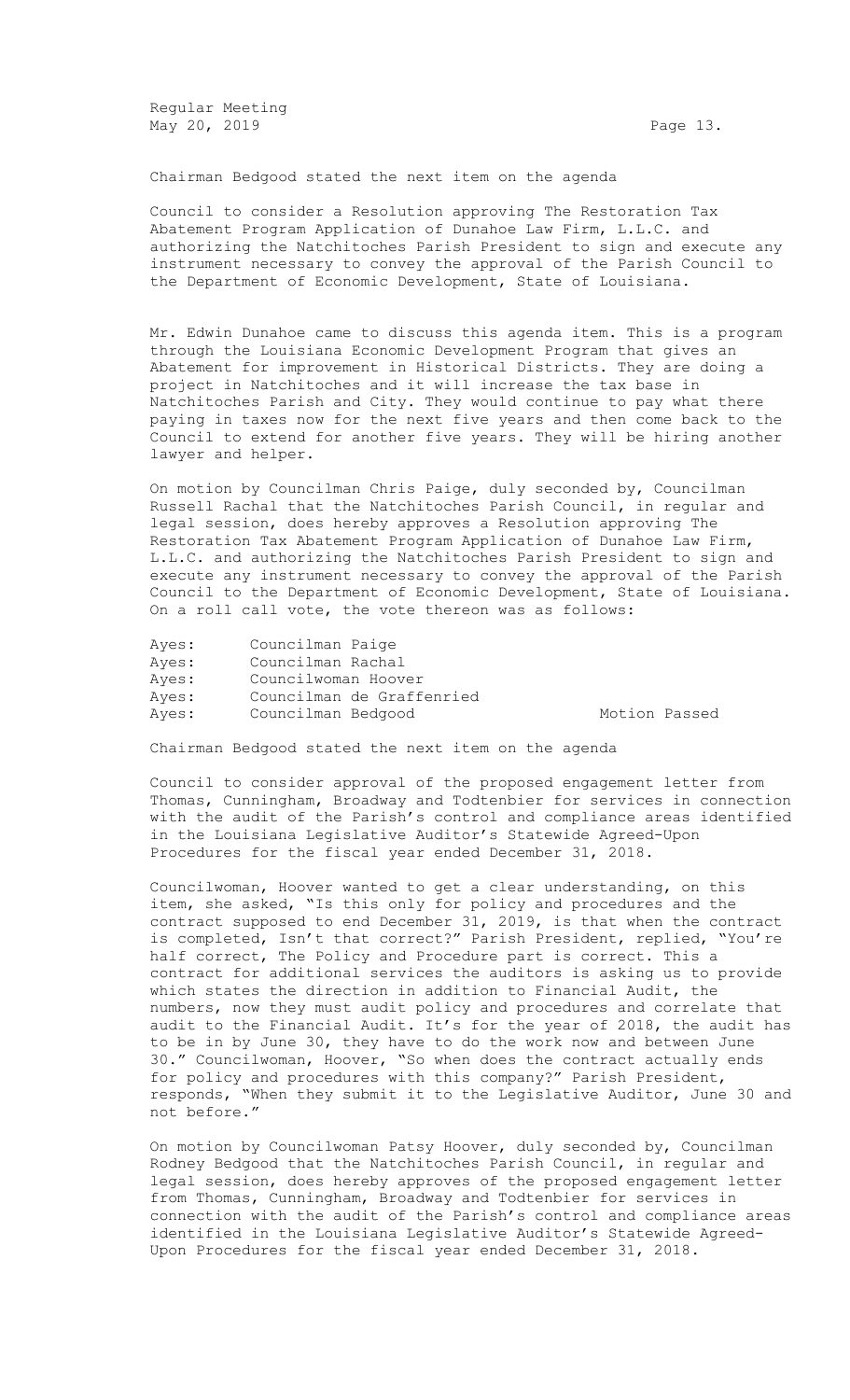Regular Meeting May 20, 2019 **Page 14.** 

On a roll call vote, the vote thereon was as follows:

| Ayes: | Councilwoman Hoover |                           |               |  |
|-------|---------------------|---------------------------|---------------|--|
| Ayes: | Councilman Bedgood  |                           |               |  |
| Navs: |                     | Councilman de Graffenried |               |  |
| Ayes: | Councilman Rachal   |                           |               |  |
| Ayes: | Councilman Paige    |                           | Motion Passed |  |

Chairman Bedgood stated the next item on the agenda

Council to approve the appointment of the new Natchitoches Parish Treasurer.

Parish President went to summarize about the application process and supplied the Council with a spreadsheet and how they were selected based off qualifications and qualifications from the Parish Manual and after all this was done, the decision was made to offer Ms. Julie Lockhart the position. Ms. Lockhart was present, and she gave the Council a brief background history of herself and she's presently employed at the Natchitoches Outpatient Clinic.

On motion by Councilwoman Patsy Hoover, duly seconded by, Councilman Chris Paige that the Natchitoches Parish Council, in regular and legal session, does hereby appointment of the new Natchitoches Parish Treasurer as Ms. Julie Lockhart.

On a roll call vote, the vote thereon was as follows:

| Ayes: | Councilwoman Hoover |                           |               |  |
|-------|---------------------|---------------------------|---------------|--|
| Ayes: | Councilman Paige    |                           |               |  |
| Ayes: |                     | Councilman de Graffenried |               |  |
| Ayes: | Councilman Rachal   |                           |               |  |
| Ayes: | Councilman Bedgood  |                           | Motion Passed |  |
|       |                     |                           |               |  |

Chairman Bedgood stated the next item on the agenda

Council to appoint the new Natchitoches Parish Registrar of Voters.

The Council Clerk, Sheryl Frederick gave the update on the process they had sixteen applicants and the Board was Mr. Rachal, Mrs. Hoover, Cathy Creamer and the Council Clerk. The applicants were reviewed to see who met the State Requirements out of the Sixteen (16) Nine (9) was chosen and then one (1) withdrew. We had a Evaluation on the scoring process, everything was kept separate and nothing was shared. We had to give the Council three (3) names we came up with the first choice Ms. Kecia McConathy, Kathrin Woodard Holden, and third was Ms. Debbie Tebbetts. And now it's in the Council hands to make their decision of one out of those three. Material was given to those who wasn't a part of the interview those went out to Mr. Doug, Mr. Bedgood and Mr. Paige. So now it's up to the Council to make their choice of who they want for the Registrar of Voters.

Councilwoman, Hoover, stated, "Those serving on the Committee we didn't share our scores with anyone we just turned in our numbers and added them up. And we were fair….and at the time Councilman, Rachal, replied, "It went really well." Councilman Rachal, replied, "Based on the fact we had to turn in three names and based on the top being Ms. Kecia McConathy, second Ms. Holden, third, Ms. Tebbetts, I make a recommendation for Ms. McConathy to be the and Councilwoman, Hoover makes a recommendation for Mrs. Kathrin Holden during that time the Council Clerk said you must do one at a time, and Councilman de Graffenried second Councilman, Rachal motion.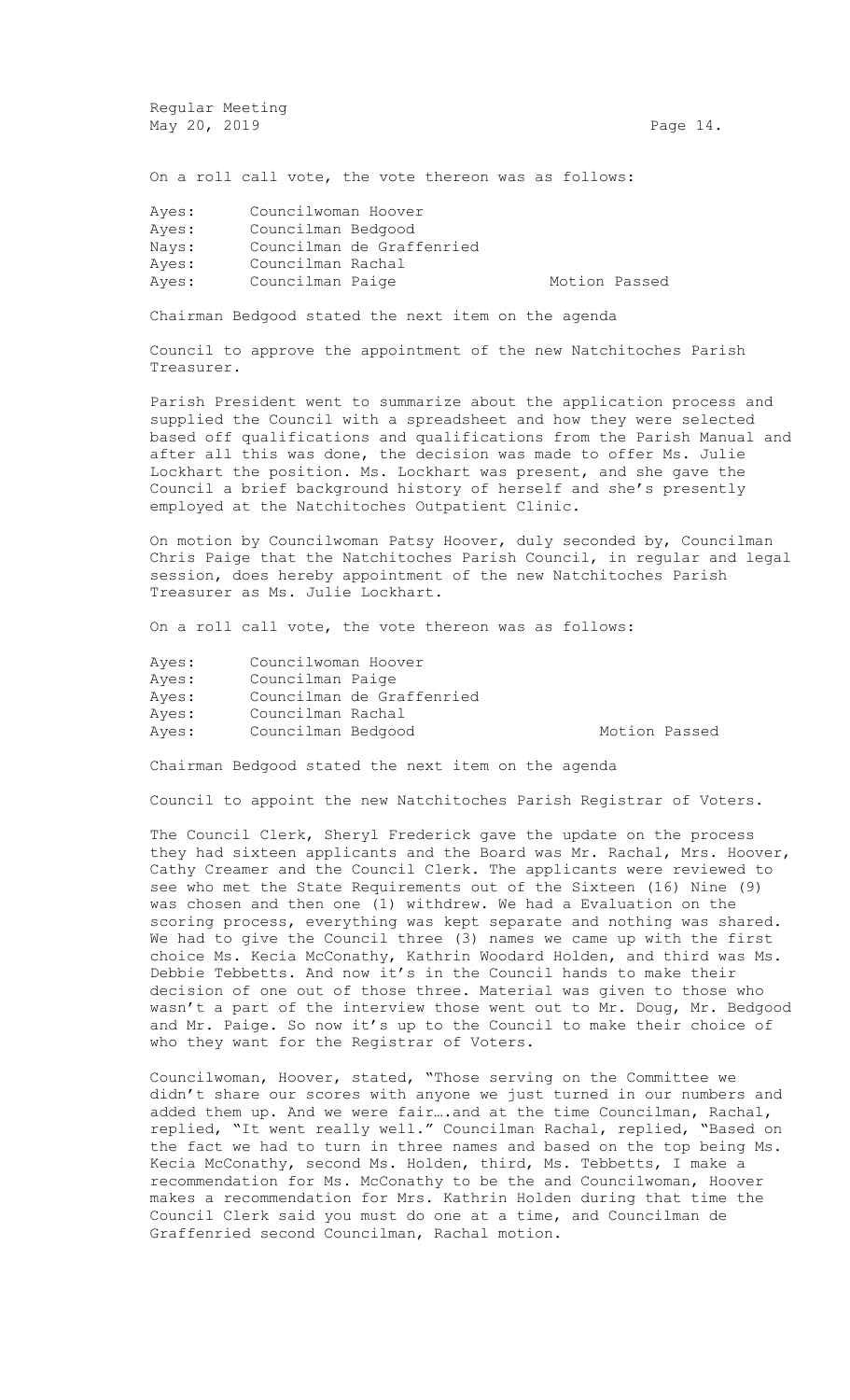Regular Meeting May 20, 2019 **Page 15.** Page 15.

Councilman de Graffenried, wanted to know the difference between the first and second. Or how you rated them, or he might had asked a question that couldn't be answered, but Mrs. Creamer said thirty percent (30) between number one and number two.

On motion by Councilman Russell Rachal, duly seconded by, Councilman Doug de Graffenried that the Natchitoches Parish Council, in regular and legal session, does hereby name Mrs. Kecia McConathy, Registrar of Voters

At this time Councilman, Paige expressed, "I thought we all would say who they wanted individually and then vote on it, that's the way I thought it was going to go." and Councilman, de Graffenried, said, "We took the recommendation from the subcommittee." and Councilman Paige expressed, "Only three names." and Councilman de Graffenried followed up by saying, "Because the we told them to give only three names and they rated them, sound like their rating was objective."

On a roll call vote, the vote thereon was as follows:

| Aves: | Councilman Rachal                          |
|-------|--------------------------------------------|
| Aves: | Councilman de Graffenried                  |
| Navs: | Councilwoman Hoover                        |
| Navs: | Councilman Paige                           |
| Nays: | Motion didn't Passed<br>Councilman Bedgood |

At this time the second name was read for a vote Mrs. Kathrin Holden

On motion by Councilwoman Patsy Hoover, duly seconded by, Councilman Chris Paige that the Natchitoches Parish Council, in regular and legal session, does hereby recommend Mrs. Kathrin Holden for the appointment of Registrar of Voters for the Parish of Natchitoches.

On a roll call vote, the vote thereon was as follows:

| Ayes: | Councilwoman Hoover |                           |               |  |
|-------|---------------------|---------------------------|---------------|--|
| Ayes: | Councilman Paige    |                           |               |  |
| Nays: | Councilman Rachal   |                           |               |  |
| Nays: |                     | Councilman de Graffenried |               |  |
| Ayes: | Councilman Bedgood  |                           | Motion Passed |  |

The new Registrar of Voters is Mrs. Kathrin Woodard Holden.

Mrs. Holden was present, and she thanked the Council for choosing her and giving her, the opportunity and she would do her best in the given position.

Chairman Bedgood stated the next item on the agenda

Council to consider approving a tax exemption for Alliance Compressors.

Mr. Tom Frazier, Controller out at Alliance Compressors wanted to answer any questions, they went to the School Board last week, and they generally just wanted to tell the Council that Alliance is the second largest employer in town have about 600 hundred employees and payroll runs around 16 million dollars, which is about 80 million dollars in Natchitoches Parish. With the additional money we hired 26 instead of the 15 they originally thought, so it's been better than they expected. Their volume has gone up to 300,000 in a year, the last two years. There were other discussions on the time frame and when they would have to come back to ask for an extension.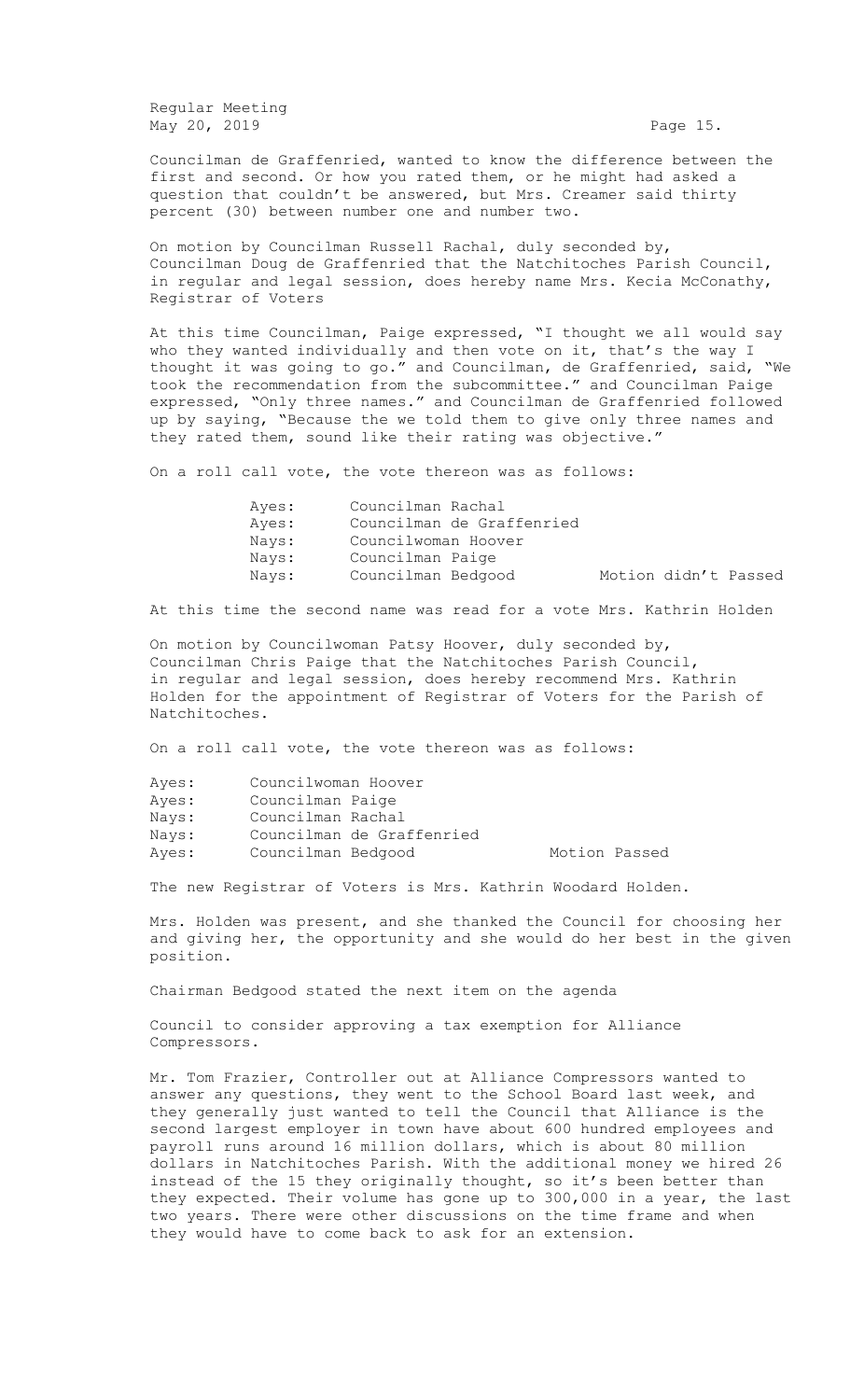Regular Meeting May 20, 2019 **Page 16.** 

Councilman, Paige, was saying, "In the past I know your company would shut down and open back up, I don't think you've been doing that lately, I think you've been on a steady flow making sure your demand is met and you don't have to lay these people off, the way you once did." There was more discussion on this, Mr. Frazier said he has overtime planned for those months, like August and September when in the past they were laid off. 25 million dollars of new equipment has been put out at Alliance Compressors, in addition to 3 million in repairs and additions.

Councilwoman Hoover wanted to ask, "I'm trying to understand why we have to approve a tax exempt for Alliance when you're in the City?"

Parish President, responded, "Property tax is collected Parish wide including the City and some are only collected in the Parish, for example those collected outside the City we have taxes for our General Fund, Health, Building Fund, Library, inside we have the same funds but under different millages. They pay taxes to all funds except for road funds." Councilwoman, Hoover, asked, "What percentage do they get for doing this exemption." Parish President, replied, "They would get 80 percent for the first five years on that new investment. Now the parish has a voice in it, we can't give a 100 percent exemption."

Councilwoman, Hoover, stated, "I have a problem with this, we are giving exemption corporations and we're asking the people and citizens of Natchitoches to tax money, I think it's just unfair, and I look at Alliance as and I just don't see the numbers on how we're benefiting from it, the Parish, we're giving all the money to the corporations and we're not getting nothing, I don't see that."

The Alliance representative say the pay \$1.4million dollars in taxes. There was more discussion on this from the Council and Councilman, Rachal, stated, "If you asked for this exemption, don't come back for another, because you're added something else, because that's not happening."

On motion by Councilman Chris Paige, duly seconded by, Councilman Rodney Bedgood that the Natchitoches Parish Council, in regular and legal session, does hereby approve a tax exemption for Alliance Compressors.

On a roll call vote, the vote thereon was as follows:

| Ayes: | Councilman Paige          |
|-------|---------------------------|
| Ayes: | Councilman Bedgood        |
| Nays: | Councilwoman Hoover       |
| Ayes: | Councilman de Graffenried |
| Ayes: | Councilman Rachal         |
|       |                           |

Motion Passed

Chairman Bedgood stated the next item on the agenda

Council to consider approving the request of Mr. Randall Lee "Fuzzy" Hennigan for repairing and resurfacing portion of Lula Street beginning at the Intersection of south main street going South on Lula Street approximately 230 feet in Downtown Marthaville.

Mr. Richmond stated this resident is paying for this out of his own pocket, no expense to the Parish.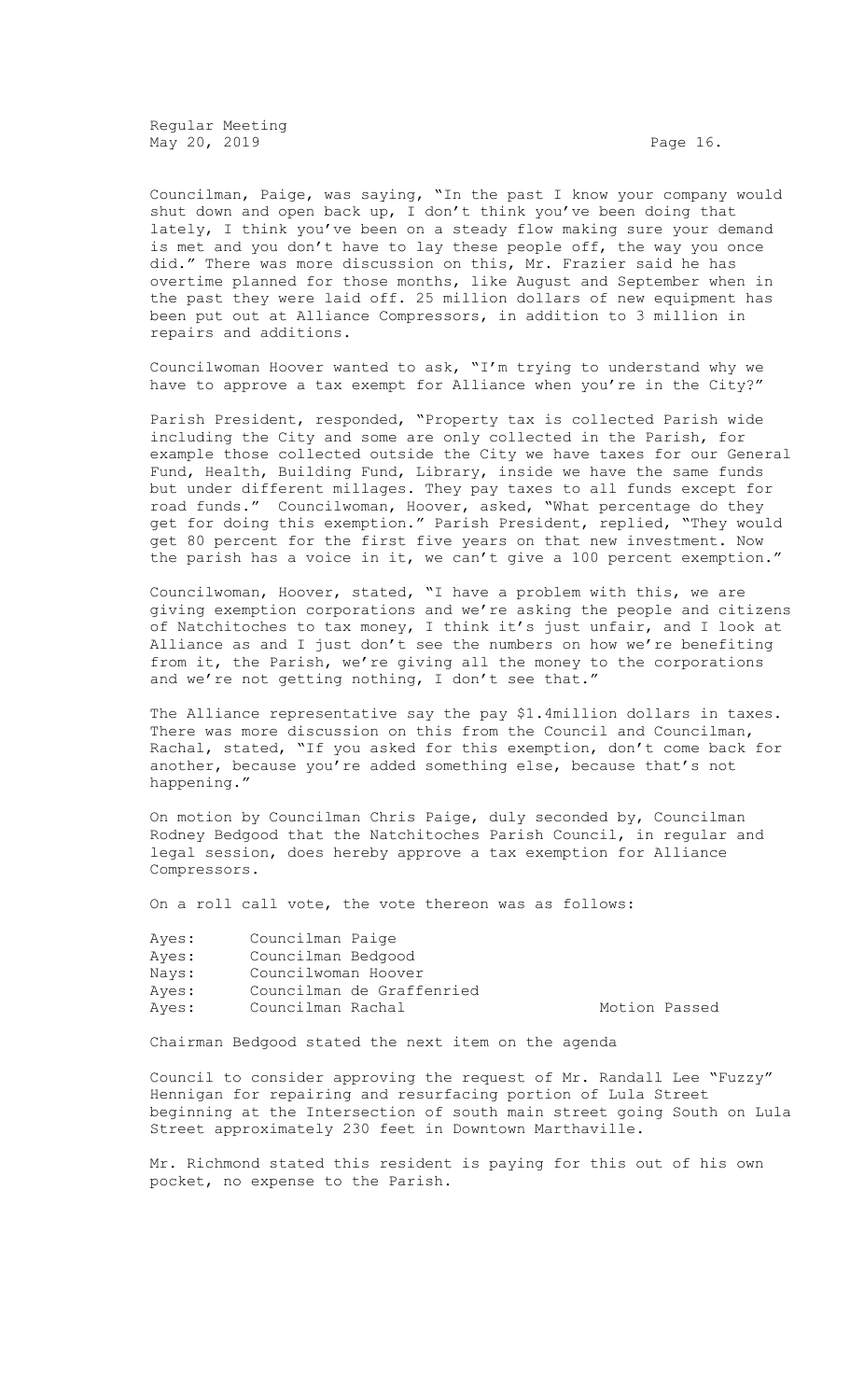Regular Meeting May 20, 2019 **Page 17.** Page 17.

On motion by Councilwoman Patsy Hoover, duly seconded by, Councilman Chris Paige that the Natchitoches Parish Council, in regular and legal session, does hereby approves the request of Mr. Randall Lee "Fuzzy" Hennigan for repairing and resurfacing portion of Lula Street beginning at the Intersection of south main street going South on Lula Street approximately 230 feet in Downtown Marthaville.

On a roll call vote, the vote thereon was as follows:

| Ayes: | Councilwoman Hoover |                           |               |  |
|-------|---------------------|---------------------------|---------------|--|
| Ayes: | Councilman Paige    |                           |               |  |
| Ayes: | Councilman Rachal   |                           |               |  |
| Ayes: |                     | Councilman de Graffenried |               |  |
| Ayes: | Councilman Bedgood  |                           | Motion Passed |  |

Chairman Bedgood stated the next item on the agenda

Council to consider the approval of the Annual Head Start Assessment.

On motion by Councilwoman Patsy Hoover, duly seconded by, Councilman Rodney Bedgood that the Natchitoches Parish Council, in regular and legal session, does hereby approves the Annual Head Start Assessment.

On a roll call vote, the vote thereon was as follows:

|  | Motion Passed                                                                                                   |  |
|--|-----------------------------------------------------------------------------------------------------------------|--|
|  | Councilwoman Hoover<br>Councilman Bedgood<br>Councilman Rachal<br>Councilman de Graffenried<br>Councilman Paige |  |

Chairman Bedgood stated the next item on the agenda

Council to consider authorizing the Parish President to sign and execute a Cooperative Endeavor Agreement with the Red River Waterway Commission to allow the Commission to make certain repairs and improvements to Tauzin Island Road.

On motion by Councilwoman Patsy Hoover, duly seconded by, Councilman Chris Paige that the Natchitoches Parish Council, in regular and legal session, does hereby approves authorizing the Parish President to sign and execute a Cooperative Endeavor Agreement with the Red River Waterway Commission to allow the Commission to make certain repairs and improvements to Tauzin Island Road.

On a roll call vote, the vote thereon was as follows:

| Ayes: | Councilwoman Hoover |                           |               |  |
|-------|---------------------|---------------------------|---------------|--|
| Ayes: | Councilman Paige    |                           |               |  |
| Ayes: | Councilman Rachal   |                           |               |  |
| Ayes: |                     | Councilman de Graffenried |               |  |
| Ayes: | Councilman Bedgood  |                           | Motion Passed |  |

Councilman Paige, stated, "Mr. Bedgood you skipped E because it was on there twice of course, but we do need to say removed it from it. Chairman went back to read it.

Council to consider putting on the ballot to letting the People of Natchitoches Parish to decide for the current form of Government or the Police Jury form of Government.

Councilman Paige wanted it to be read again, because he states, "It's awful good Christian folks can sit and deny the people of this Parish the right to vote. Thank you, Sir." No action was done on this.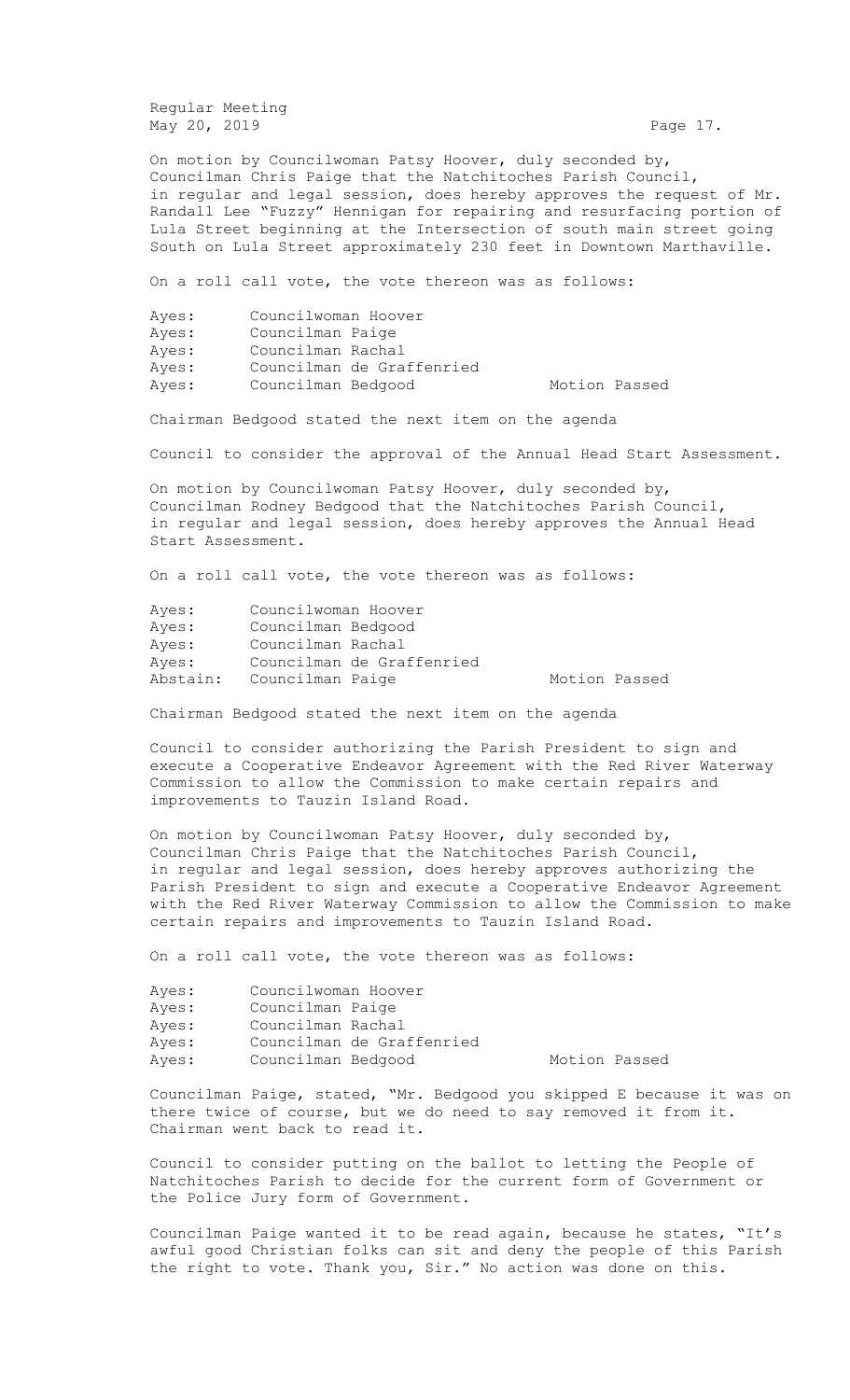Regular Meeting May 20, 2019 **Page 18.** 

Chairman Bedgood stated the next item on the agenda

Council to consider authorizing the Parish President to sign and execute an extension to the agreement with IBTS for two years of permitting and building official services.

Mr. David Kees, Jr., begins, "I'm going to make two comments, number one the reason why we put it on tonight, like I told you at last month meeting we need to make a decision in one way or the other, because our current contract runs out at the end of June and if the Council decides not to go along with IBTS that would not leave us enough time to get a new director we'll be in the same situation where we was in September and October, when we didn't have one and we don't want to inconvenience our builders and contractors and having stuff piled up again. Number two I've been giving you-all reports on what it would cost to get another Director two things I want to point out about that, number one if you get a new Director, you have to get somebody who's certified, as a building official. Mr. Walters can you tell me how many certifications you must have to be a building official?" Mr. Walters, stated, "You must have residential and others, all together 27 to be able to do all inspections." Mr. Kees, re-stated, "You need 27 certifications to qualify as Building Official, not to mention education requirements that's in the Parish Personnel Manual. The second thing I want to point out is that Mr. Runnels does our inspections currently, I did some quick math before the meeting, he has done 313 inspections since October when you divide that out by seven months and divide that out by 20 working days per each month that's 2 inspections per day, now we know Natchitoches Parish is a pretty big place, so if you have to be in Goldonna and your second inspection is somewhere in Natchez or Cloutierville you going to spend two hours on those two there and you're going to expect that person to come back and do the permits that are required and do all the Planning Committee work that's required, it's very tough to just have one person, I think to do all of that. Currently you have myself, Mr. Runnels is doing our inspections, I do the planning Commission and the permits, and we also have our part-time receptionist Ms. LaTonia Mims that does permitting as well to help me out." Councilman, Paige, asked, "Is she still part-time?" Mr. Kees, answers, "Yes she's still part-time; so, we basically have a full two people, but we currently have three people handling the job, that you can vote to continue to have IBTS or to have one person to do that job."

Councilman Rachal had a question to ask, "On that report I asked you to give me two months ago, you did give a report last month right, I don't know if I read it wrong or what or you misunderstood me, I had asked how much money that came in with someone on staff, you gave us two months ago, How much money that came in, but I ask for over a period of time, while we had someone on staff, How much money was spent and that's not what I got." Mr. Kees, responded, "That is what you got." Councilman Rachal, I must have read it wrong." Mr. Kees, responded, "You did, these are the last 10 years these are permit fees we took in this is what it will cost to hire a new director and operate the office, it's fairly simple math, you just take this and subtract it from these and that get you this." Councilman Rachal, asked, "Out of that 300 inspections, you said he did, to issue to a permit on new construction, is a compaction test is required by law? We have cables in these slabs and not having anything done."

Councilman, Rachal, asked, Mr. Runnels, "Out of those inspections, that you have done up to this date on new construction, Does the law require before you issue a permit does a compaction test has to be done on a new foundation form to see any post tension cable or what, Have you-all done it?" Mr. Runnels, answered, "No, we have not, we don't do testing of soil." Councilman, Rachal, asked, "Is it required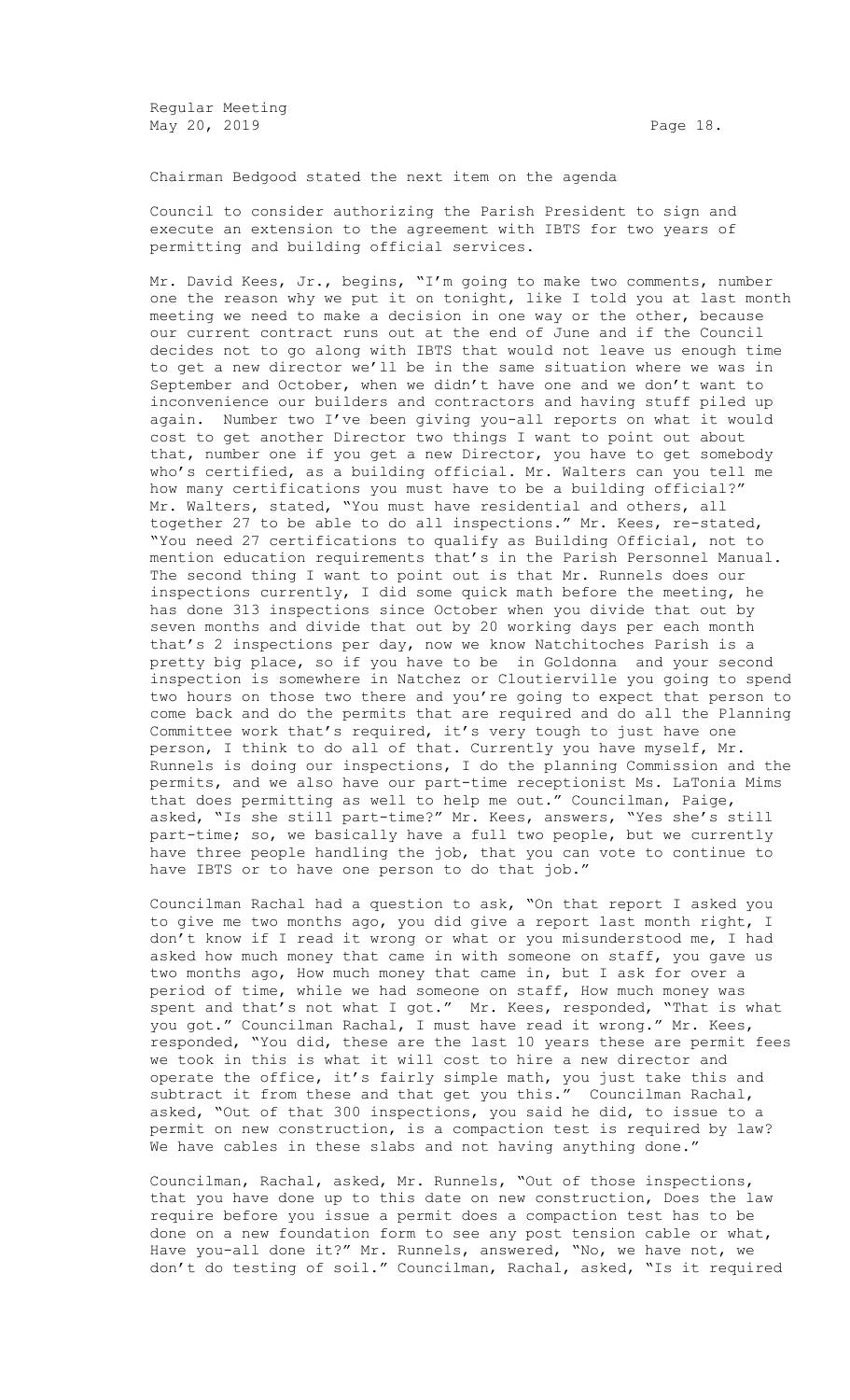Regular Meeting May 20, 2019 **Page 19.** Page 19.

by law?" Mr. Runnels, replied, "If it's no substantial soil, it's required to be done." They started to talk about Fulton road that it's a pond out there, and Mr. Runnels expressed they haven't done anything out there, they don't do any of the testing, we only issue the permits and inspections on the required engineering the homeowner is required to have their own Engineers for that and for the compaction testing. And it's not required by law to issue a permit from them.

Councilwoman, Hoover wanted Mr. Kees to ask a question from their previous conversation to relate to them about her concern. Mr. Kees, asked, "The length of the contract, Mrs. Hoover has a concern that the length of the contract, we are in an Election season, that it could be a new government, new parish president, there will be a new President, but I think Mrs. Hoover is concerned about if the new government wants to come and change things and not be able to get out of the contract, if they decide to go a different way. Can you speak to that?"

Mr. Walters begins to say, "The contract will have a clause, every contract has a clause to resolve a contract, and we have never contested a contract if someone wants to get out of it, we always try to work with every jurisdiction and everybody. Why we're asking for a 2-year contract is because we're going to invest some money for software and we're going to spend the money to do that, that why we're asking for 2-years to allow to recover some of our investment in the software."

Councilman, Rachal, asked, "If we do this, Will it stay as is, will you still be assisting are will they take care all the stuff, we say they will acquire with the contract." Mr. Kees, answers, "They will handle the permitting and inspections and with their software their permitting system will allow people to get permits online and make the payments online and this will eliminate all the foot traffic that comes into my office that currently takes up my time, you still will need somebody to handle the Planning Commissions responsibilities and if President Nowlin would want me to continue to do that, I have no problem in doing that, that is not the majority of my time, that comes one Monday a month and we generally have around 3 to 5 items on the agenda and it doesn't take up a lot of time."

On motion by Councilwoman Patsy Hoover, duly seconded by, Councilman Rodney Bedgood that the Natchitoches Parish Council, in regular and legal session, does hereby authorize the Parish President to sign and execute an extension to the agreement with IBTS for two years of permitting and building official services.

On a roll call vote, the vote thereon was as follows:

| Ayes:   | Councilwoman Hoover |                           |               |  |
|---------|---------------------|---------------------------|---------------|--|
| Ayes:   | Councilman Bedgood  |                           |               |  |
| Ayes:   | Councilman Rachal   |                           |               |  |
| Ayes:   |                     | Councilman de Graffenried |               |  |
| Absent: | Councilman Paige    |                           | Motion Passed |  |

Chairman Bedgood stated the next item on the agenda

Council to consider approving the request of the property owners along Clark Road to have the Parish Department of Public Works scarify a section of the road.

Mr. Richmond talked on this and the resident of that road had a petition sign for this, only one person didn't sign on the road, but it wasn't that he was against it, he just doesn't sign petitions. They would like for their road to be scarified so it can be maintained by grading.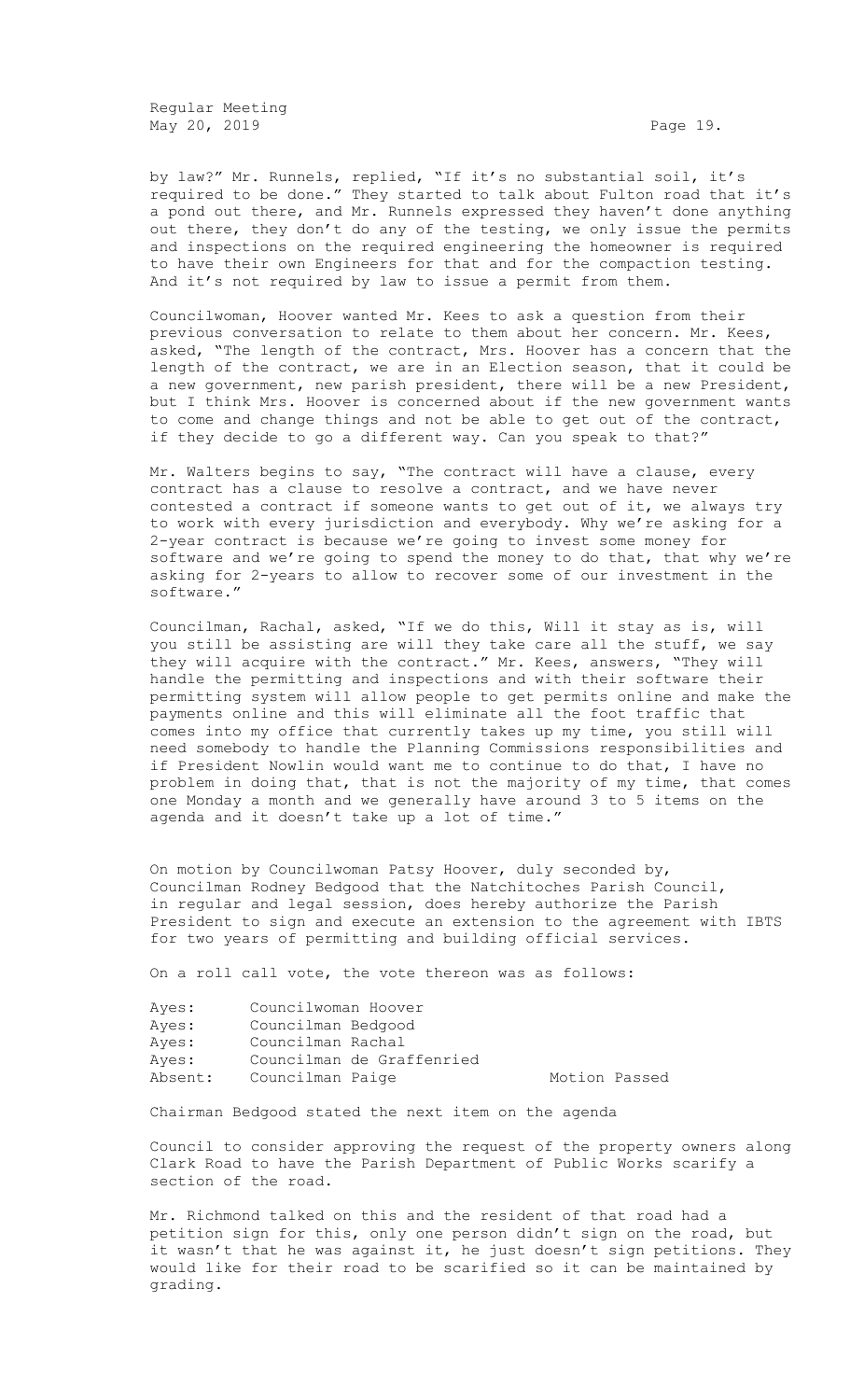Regular Meeting May 20, 2019 **Page 20.** 

On motion by Councilman Rodney Bedgood, duly seconded by, Councilman Doug de Graffenried that the Natchitoches Parish Council, in regular and legal session, does hereby approves the request of the property owners along Clark Road to have the Parish Department of Public Works scarify a section of the road.

On a roll call vote, the vote thereon was as follows:

| Ayes:   | Councilman Bedgood        |               |  |
|---------|---------------------------|---------------|--|
| Ayes:   | Councilman de Graffenried |               |  |
| Ayes:   | Councilman Rachal         |               |  |
| Ayes:   | Councilwoman Hoover       |               |  |
| Absent: | Councilman Paige          | Motion Passed |  |

Chairman Bedgood stated the next item on the agenda

Visitors for Non-Agenda Items. (3 minutes)

Mr. Scooter Perot, resident of Beau Vista road.

Mr. Perot, begins, to speak, "I've been here the last two months, last month I had to ask to be put on the agenda and this month I had to ask to be put on this agenda, I got the petition for the road, I got the bids for the road, I sent them to John, never heard from John, I texted John, didn't hear back from John, call and left a message, didn't get anything back from him. I called Russell and sent him the stuff and he got it on here and I came to the meeting, was about to vote, on it, but had to find the money, something like the Kayla Drive deal, and then you table it, so this month, I was not contacted, so I'm passed to point in thinking that you're going to help in fixing the road, but I want to know who's responsible for helping or who suppose to put me on the agenda in the first place?" Chairman, Bedgood, responds, "I'm the chairman, so if you called me, I would tell her to put it on there, but nobody contacted me or Russell could put it one there, anybody could put it on there." Councilman Paige, stated, "I thought we talked about getting the numbers together and between Mr. Richmond and him, and when they got it together, these two individuals, was supposed together and bring this back because the time frame they was running to do some work out there for Kayla Drive; it was an offsetting type of thing, but, however it, when the community comes and try to give you some money to help us fix their road, you don't have many people bringing \$5,000 or \$9,000 for a road." Councilman, Rachal, stated, "The issue was the first people who came through we hadn't even voted on." Mr. Richmond, stated, "I may be mistaken here, but what we did was approved to accept that offer, and then we also, you voted to accept the offer on Kayla Drive, Correct me Sheryl that we also voted to accept this one," The Clerk said, "No." "I'm wrong", Mr. Richmond, then continues, "Then, the idea was where those matching funds was coming from and that's where we were." Mr. Perot, stated, "Last month we talked about Kayla, you said you didn't have the funds, but Ms. Miley said the funds were available, but she's gone, but there was some type of special funds it may be in, but that has been since 5 months the Kayla drive people have had their money and I said, I'm representing five families and I don't want to put our money away for five to six months and it just be sitting there, that won't happen. I don't know what the answer is, but I'm very upset about this process, that I come up here and I've done most of the work, which I don't mind but not to put me on the agenda in an order of progression is unacceptable as a taxpaying citizen, that's unacceptable, I know you get people up here all the time, that's upset, and I'm trying not to get to that point, but I want to know who's responsible for not getting me to where, we have a neighborhood sitting for you to try to find money, How long does it takes you to find money in the funds, you're gone over the budget, it's pretty tight, but there's money there in the special funds account, what's the issue? Who's supposed to be looking at the money?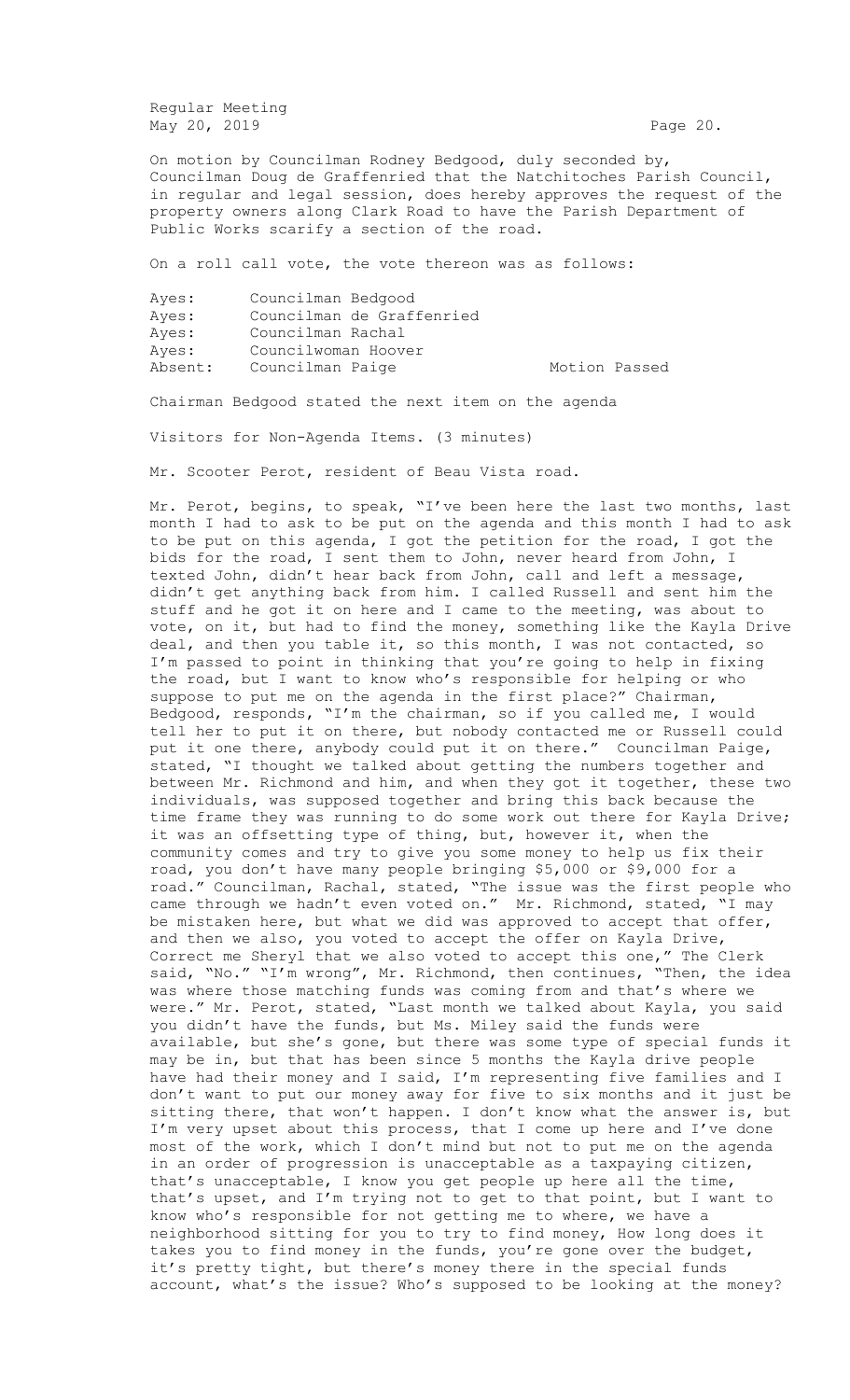Regular Meeting May 20, 2019 **Page 21.** 

Who's going to find the money?" Chairman, Bedgood, replied, "I can put you on the agenda every night, but until the Highway Director come up with some money and let us know, I have no way of knowing was the money is at. I don't have any idea where it's at." Scooter, replied, "I don't either, I'm trying to find out." Councilman, Paige, "Understand where he's at." Chairman, Bedgood, replied, "I understand where's he at." Councilman, Paige continues, "He has money waving around, saying we have \$9,000 on our road." Chairman, Bedgood, stated, "I thought we suppose to in the meeting, get some bids together." and Scooter, replied, "I brought the bids." Chairman Bedgood continues, "To see where we're at, at this meeting."

Mr. Richmond, replied, "He had the bids, and he did supply the numbers at the last meeting, and it was about \$9,000 each way, the concern, my personal concern, we can fund it tomorrow, we can fund both projects, here's my concern that I voice to a couple members of the Council, I have no problem doing that, I would love to do it, because Scooter, has been really patient through this process and so the people of Kayla drive, my concern is this, if I take \$26,000 dollars that wasn't in the budget to go do road projects in a neighborhood, and at the end of the year when life is tight, and money is tighter, and we're sitting there and somebody needs a load of gravel or two, or three loads of gravel to get to a Christmas Eve service and I say, I'm out of money, What are we going to do then? We can fund it today we can do it today, my concern is where is the \$26,000 coming from, Scooter, I want to apologize to you that you're having to try to absorb some of this but the \$26,000 once we do it, we have other people that's interested, what are we going to do when we have three and four people standing here and now it's a \$100,000 dollars." Councilman, Rachal, replied, "Then we'll wait on their money." Scooter, replied, "I, think that would be great, just start that process and get in line, if you're getting roads for half price, don't say we can't do it." Mr. Richmond, stated, "Then, I'm all for it, I don't want for the Council to be upset at the end of the year, to say, where are we going to come up with the money people with all these road projects? and these people is putting half their money up for it, because a 2 for 1 deal is a great deal only if you have the 50 to get your 2 for 1 and we don't have it." Scooter, commented, "But we have it right, now." Councilman, de Graffenried, "We have it right now, let's get two roads done and deal with it later, and at Christmas Eve send them to me, First Methodist Church as beautiful roads you can get there."

John Richmond, stated, "I'm all for it, but I just want to make sure the Council is on board and that you didn't have a surprise comes the last quarter of the year."

Councilwoman, Hoover wanted to amend the Agenda to have Kayla and Bayou Vista Road done. The cost would be \$26,000 from the Parish Highway Department funds. \$17,000 for Kayla and \$9,000 for Bayou Vista Road.

On motion by Councilwoman Hoover, duly seconded by, Councilman Doug de Graffenried that the Natchitoches Parish Council, in regular and legal session, does hereby amend the Agenda to Authorize the Parish Highway Department to begin the work on Kayla Drive and Bayou Vista.

On a roll call vote, the vote thereon was as follows:

| Ayes: | Councilwoman Hoover |                           |
|-------|---------------------|---------------------------|
| Ayes: |                     | Councilman de Graffenried |
| Ayes: | Councilman Bedgood  |                           |
| Ayes: | Councilman Rachal   |                           |
| Ayes: | Councilman Paige    |                           |

Motion Passed